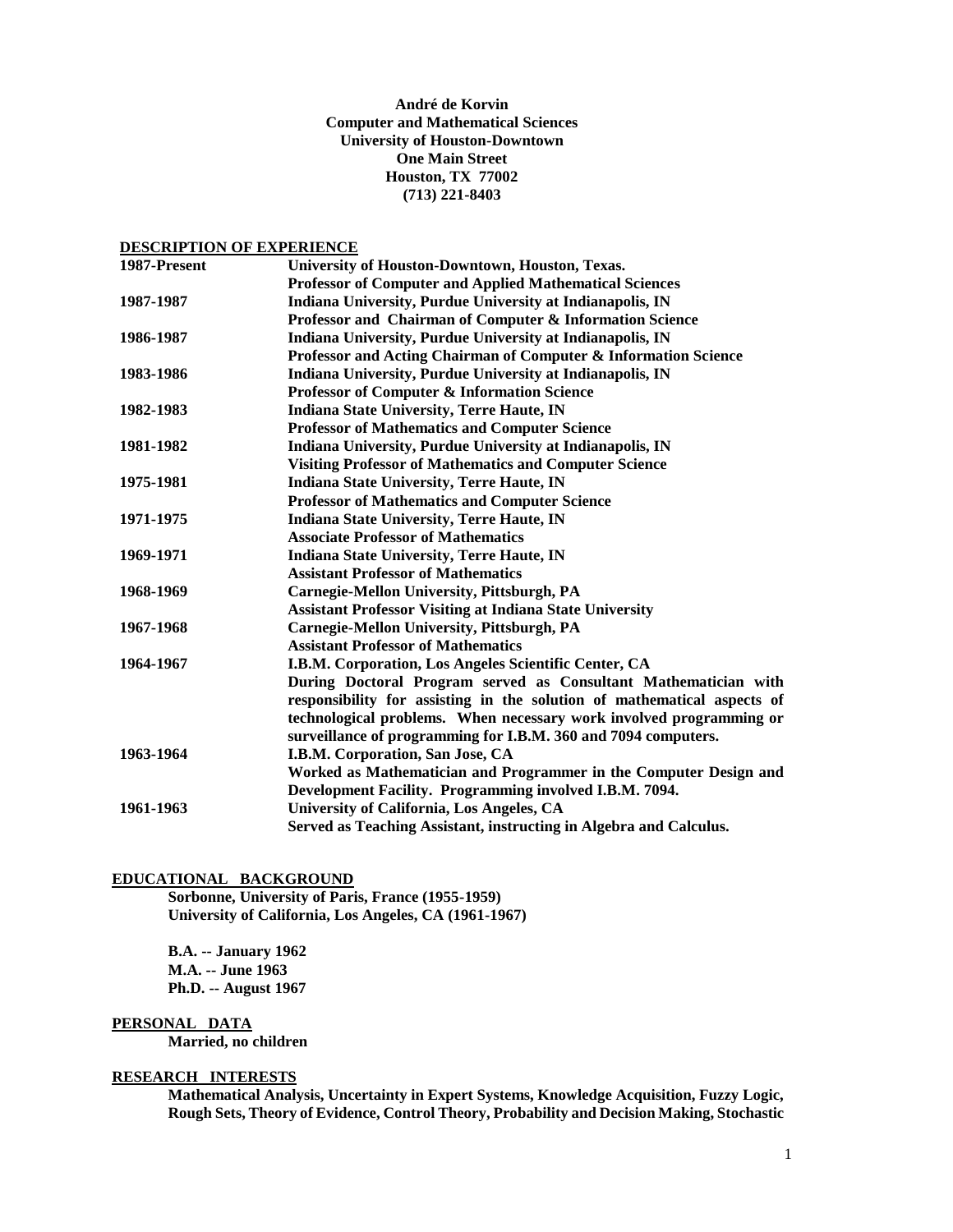**Processes, Applications To Business.**

**My very first research efforts started in 1963 while I was working for the I.B.M. Scientific Center at Los Angeles. These efforts led to my first paper, in the field of Automata Theory, which was published in the SIAM Journal of Control in 1968 (see [1]). At the time, I was completing my Ph.D. thesis on von Neumann algebras. My first publications, naturally enough, were in that general area (see [2] and [3] for example). Later I was able to obtain related results for norm closed algebras, i.e. C\* algebras (for example see [5] and [12]). Later still I developed an interest in integration theory and other areas of functional analysis.**

**From 1975 I became more interested in Probability (for example see [22] and [38]), Control Theory (for example see [49] and [37]), Non-Linear Analysis (for example see [34] and [41]) and Numerical Analysis (for example see [45] and [51]).**

**In 1978 I became interested in Computer Science. This was brought about in a rather natural way as the Department of Mathematics at Indiana State had decided to go ahead with a B.S. program in Computer Science. In 1983 I held the rank of Professor in the Department of Computer and Information Science of Indiana University, Purdue University at Indianapolis.**

**My initial research interests include the construction of stochastic models for information flows, see [53] through [57]. In [55] we study a mechanism followed by a decision maker ethically bound to pursue the best available course of action. The model allows for feedback information to be input for each cycle of decision making. Equations describing the updated expected utilities in terms of the learning factor are obtained. The estimators obtained from a martingale or a submartingale allowing the analysis of when and how the decision maker can terminate the feedback decision making loop. In [56] the study is generalized so that termination is analyzed although the estimators do not form a martingale or a submartingale. More recent articles [57] -- [64] ,for example, concentrate on goal uncertainty.**

**My more recent research [70]-- is in the areas of the mathematical theory of evidence, uncertainty in expert systems, knowledge acquisition, fuzzy logic, neural nets, neuron-fuzzy systems and how to apply these theories to the problems of object recognition and expert systems construction, as well as to business problems. This work was funded by NASA for the Summers of 88, 89, 90, 91 and for the year 1992 as well as by NSF and the Army Research Office from 1995 to 1999. Fuzzy logic, the Dempster-Shafer theory and Rough sets are important techniques used to investigate many problems in these areas.**

**In 1995, I was one of the co-principals investigators to obtain funding from the army to carry out research in advanced distributed simulation and also one of the co-principals to obtain funding from NSF to build a research infrastructure at the University of Houston-Downtown.**

### **LANGUAGES**

**French Russian**

### **PERSONAL INTERESTS**

**Poetry Theater Music Basketball (spectator only) Swimming**

#### **MEMBERSHIPS**

**ACM American Mathematical Society Mathematical Association of America**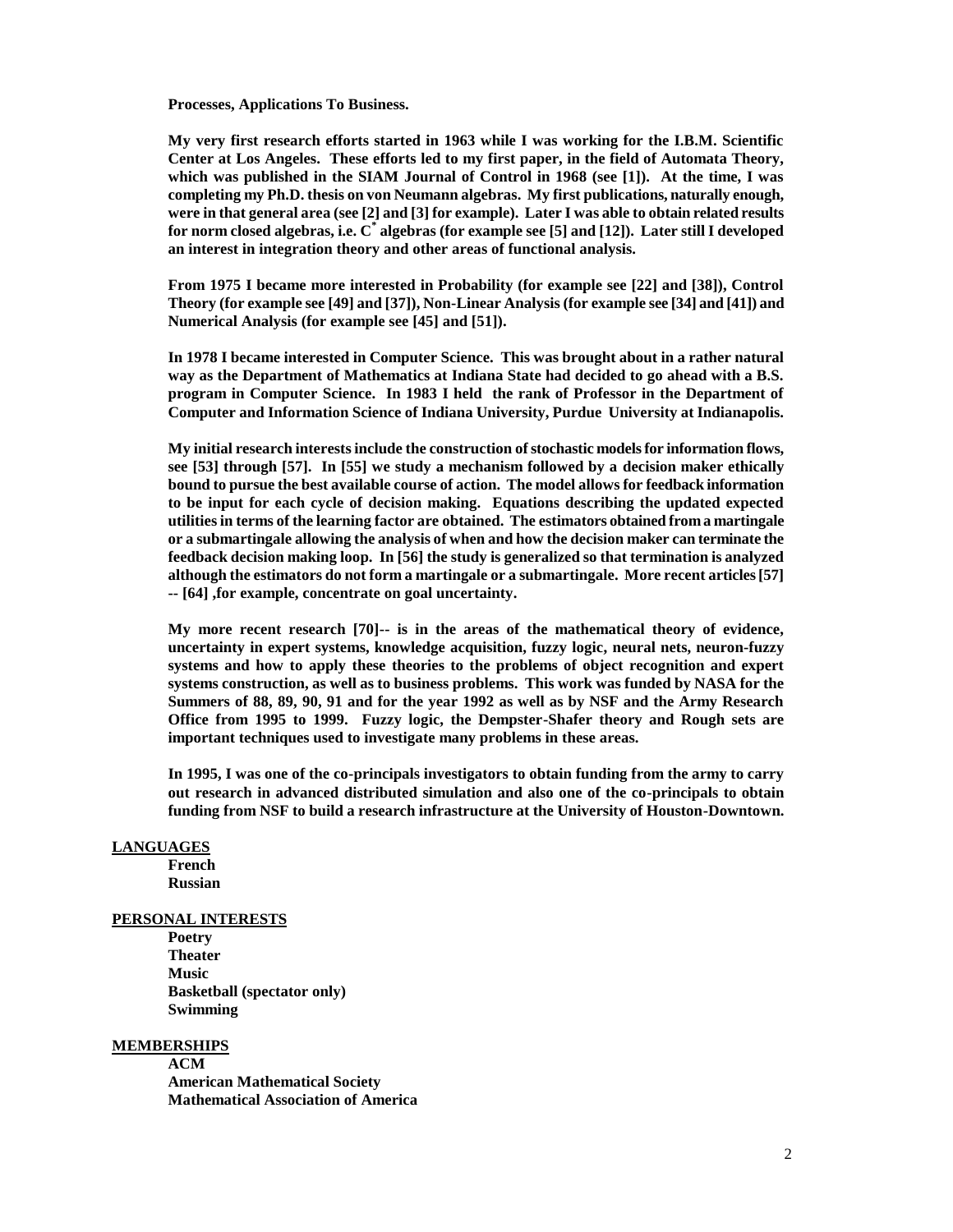**American Association for the Advancement of Science New York Academy of Science Pi Mu Epsilon Sigma Xi**

#### **ARTICLES PUBLISHED OR ACCEPTED FOR PUBLICATION**

- **1. "Approximation theorems on some Classes of Automata" Siam J. of Control 6 (1968), (3):422--436.**
- **2. "Expectations on von Neumann Algebras" Bulletin of the A.M.S. 74 (1968), (5):192--194.**
- **3. "Normal Expectations on von Neumann Algebras" Pacific J. of Math. 27 (1968), (2):333--338.**
- **4. "Representation Theorems for Linear Operators" Proc. of the Conf. on Functional Anal. and its Appl. Held in Kanpur, India, December 12--21 (1969):1--11. Co-authors R. A. Alo` and R. J. Easton.**
- **5. "Stable Maps and Schwartz Maps" Trans. of the A. M. S. 148 (1970):283--291.**
- **6. "Measures on Semi-Groups and some Representations" J. of Math. Anal. and Appl. 31 (1970), (1):140--146. Co-author R. J. Easton.**
- **7. "Real Compactness and a Representation Theorem for Separating Algebras of Functions" J. of Math. Anal. and Appl. 31 (1970), (2):431--433. Co-author R. A. Alo`.**
- **8. "Complete Sets of Expectations on von Neumann Algebras" The Quart. J. of Math. (Oxford) 22 (1971), (85):135--142.**
- **9. "Some Representation Theorems" Rocky Mountain J. of Math. 1 (1971), (3):561--573. Co-author R. J. Easton.**
- **10. "Functions of Bounded Variations on Idempotent Semi-Groups" Math. Annalen 194 (1971):1--11. Co-author R. A. Alo`.**
- **11. "A new theoretical model for depicting profit Optimality" J. of Financial and Quantitative Analysis 6 (1971), (4):1117--1121. Co-author E. A. Spitz.**
- **12. "Expectations on B\* Algebras" J. für die Reine und Angew Math. 251 (1971):1--6. Co-author R. J. Easton.**
- **13. "A one sided Fubini Theorem" J. of Math. Anal. and Appl. 38 (1972), (2):387--398. Co-author R. A. Alo`.**
- **14. "Vector valued absolutely continuous functions on Idempotent Semi-Groups" Trans. of A. M. S. 172 (1972):491--500. Co-authors R. A. Alo` and R. J. Easton.**
- **15. "The Vitali Hahn Saks theorem for operator valued linear mappings" Riv. Mat. Univ. Parma (1972), (3):195--202.**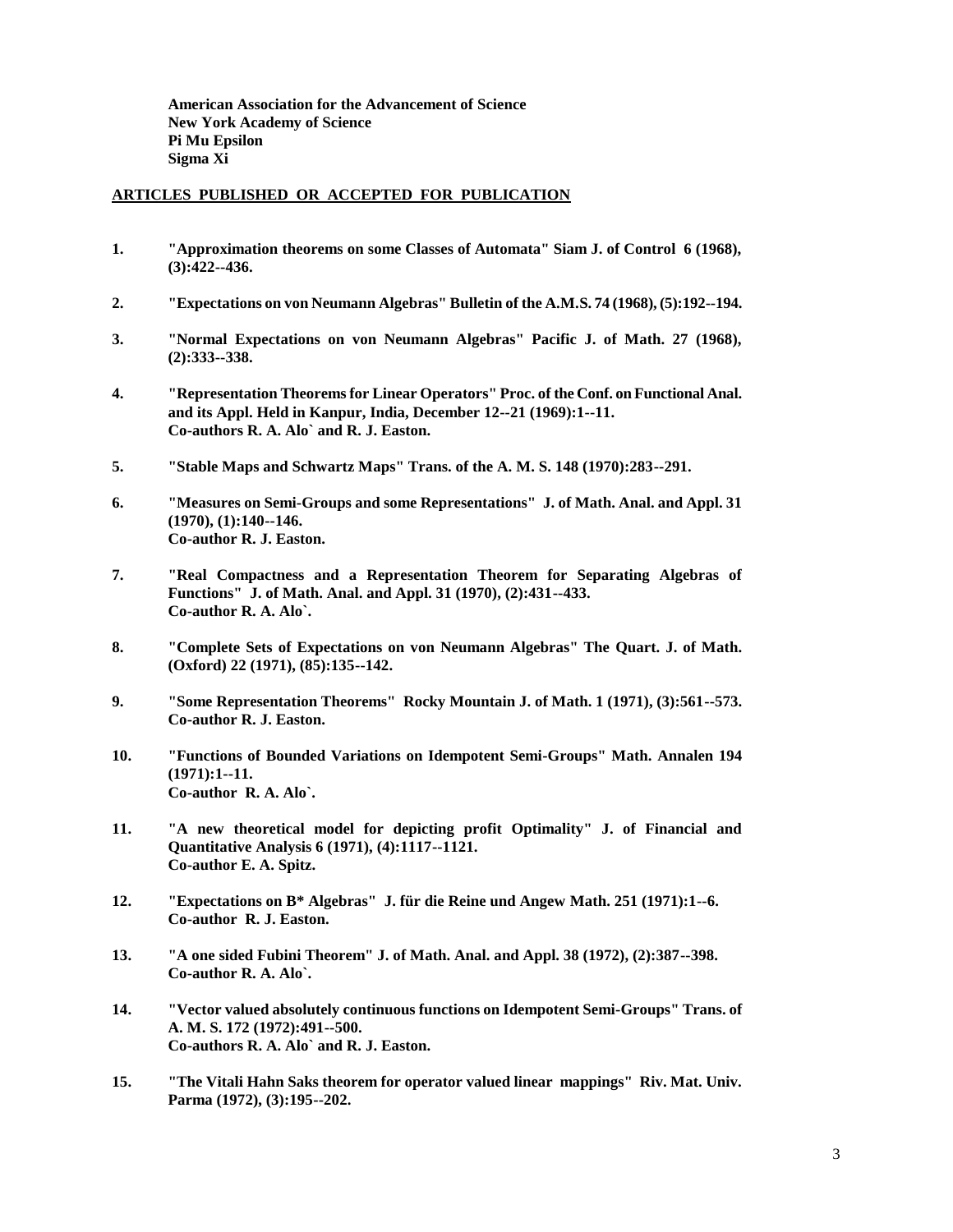**Co-authors R. A. Alo` and C. Cheney.**

- **16. "An abstract Radon Nikodym theorem" J. of Math. Anal. and Appl. 42 (1973), (1):110--118. Co-authors R. A. Alo` and C. Cheney.**
- **17. "Some non-weak integrals defined by linear functionals" Quarterly J. of Math. (Oxford) (2) (1973):289--299. Co-author L. Kunes.**
- **18. "Topological aspects of Q-regular measures" Studia Math. 48 (1973):49--60. Co-authors R. A. Alo` and L. Kunes.**
- **19. "Topology induced by Banach Function Spaces" Proc. Inter. Conf. on Topo. Pittsburgh, Springer Verlag Lecture Notes Ser. 378:16--45.**
- **20. "The topological and the algebraic dual" Proc. Inter. Conf. in Anal. Madras, Springer Verlag Lecture Notes Ser. 399:22--33.**
- **21. "Approximate integration" J. of Math. Anal. and Appl. 48 (1974):127--138. Co-author R. A. Alo`.**
- **22. "Martingales in Banach algebras" J. für die reine und angew. Math. 273 (l975):49--56. Co-authors R. A. Alo` and C. Cheney.**
- **23. "Topologies associated with operators on normed vector spaces" Symposia Mathematica 16 (1975):209--243. Co-author R. A. Alo`.**
- **24. "A representation theorem for AC(R)\* " Portug. Math. 34 (1975):163--171. Co-author R. J. Easton.**
- **25. "Representation of Hammerstein operators by Nemytskii measures" J. of Math. Anal. and Appl. 52(1975):490--513. Co-authors R. A. Alo` and Vo Van Tho.**
- **26. "Non-linear operators on sets of measures" Annali di Mat. Pura Appl. 109 (1976):1--22. Co-authors R. A. Alo` and C. Cheney.**
- **27. "Exaves for C(X), L(X) and injectivity" Symposia Mathematica 17 (1976):125--168. Co-author R. A. Alo`.**
- **28. "Averaging operators on normed Kothe Spaces" Annali di Mat. Pura Appl. 112 (1977) : 33--48. Co-authors R. A. Alo` and C. Roberts.**
- **29. "The representation of linear operators on spaces of finitely additive set functions" Proc. of the Edinburgh Math. Soc. 20 (1977) : 233--242. Co-author C. Cheney.**
- **30. "Integration theory for Hammerstein operators" J. of Math. Anal. and Appl. 61 (1977) : 72--96. Co-authors R. A. Alo` and Vo Van Tho.**
- **31. "The Riesz representation theorem for measures" Riv. Mat. Univ. Parma 4 (3) (1977) : 301--308.**
- **32. "A Hellinger Hahn decomposition theorem" Riv. Mat. Univ. Parma 4 (3) (1977) : 309--315.**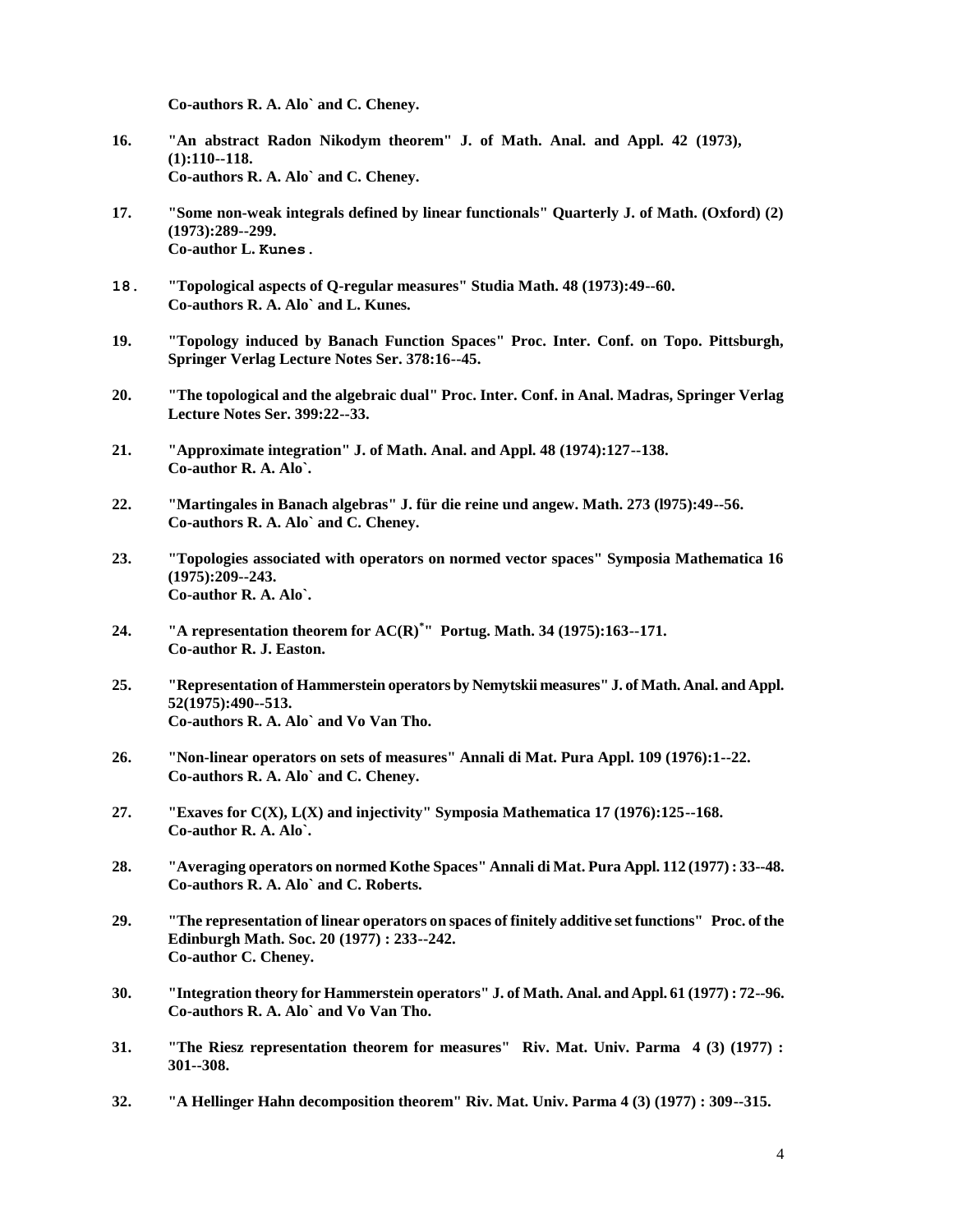**Co-authors R. A. Alo` and Vo Van Tho.**

**33. "A non-linear, sequential data processing algorithm for recursively estimating trajectories and ballistic coefficients" Proc. NSF Regional Conf. in Numer. Anal. Jackson, Ms. October 1977 : 1--14.**

**Co-authors R. A. Alo` and C. Roberts.**

- **34. "Non-linear integration on L spaces" J. of Math. Anal. and Appl. 63 (1978) : 563--590. Co-author R. A. Alo`.**
- **35. "Application of bases to the study of measures and operators on measure spaces" Anal. di Mat. Pura ed Appl. 118 (1978) : 67--77. Co-author R. A. Alo`.**
- **36. "Some approximation theorems for vector measures" Rev. Roum. de Math. Pures et Appl. 23(9), (1978) : 1289--1295. Co-author R. A. Alo`.**
- **37. "A non-linear integral and a Bang-Bang theorem" Internat'l Conf. on Non-Linear Analysis and its Applications. Arlington, Va. April 1978 : 25--46. Co-authors R. A. Alo` and T. Alvager.**
- **38. "The optional sampling theorem for convex set valued Martingales" J. für die reine und angew. Math. 310 (1979) : 1. Co-authors R. A. Alo` and C. Roberts.**
- **39. "p-Integrable selectors of multimeasures" Intern. J. of Math. and Math. Sci. 2(2), (1979):209--221. Co-author C. Roberts.**
- **40. "Interchange of vector-valued integrals when the measures are Bochner or Pettis indefinite integrals" Bull. of the Austral. Math. Soc. 20 (1979):199--206. Co-author C. Roberts.**
- **41. "Non-linear integration on measures"J. of Non-Linear Analysis 4 (1980):1--14. Co-author R. A. Alo`.**
- **42. "Maps whose values are closed convex subsets of a Banach space" J. of Math. Anal. and Appl. 76 (1980) (1):1--9. Co-authors R. A. Alo` and L. Kunes.**
- **43. "On some properties of continuous multimeasures" J. Math. Anal. and Appl. 75 (1980):402--410. Co-author C. Roberts.**
- **44. "Double adjoints of Hammerstein functionals defined on continuous functions" Anal. di Mat. Pura ed Appl. 126 (1980):93--102. Co-author C. Roberts.**
- **45. "Some stability theorems for autonomous systems of differential equations in critical cases" Math. Utilitas 17 (1980):111--126. Co-authors R. A. Alo` and C. Roberts.**
- **46. "Convergence theorems for some scalar valued integrals when the measure is Nemytskii" The Pacific J. of Math. 92 (1981):329--343. Co-author C. Roberts.**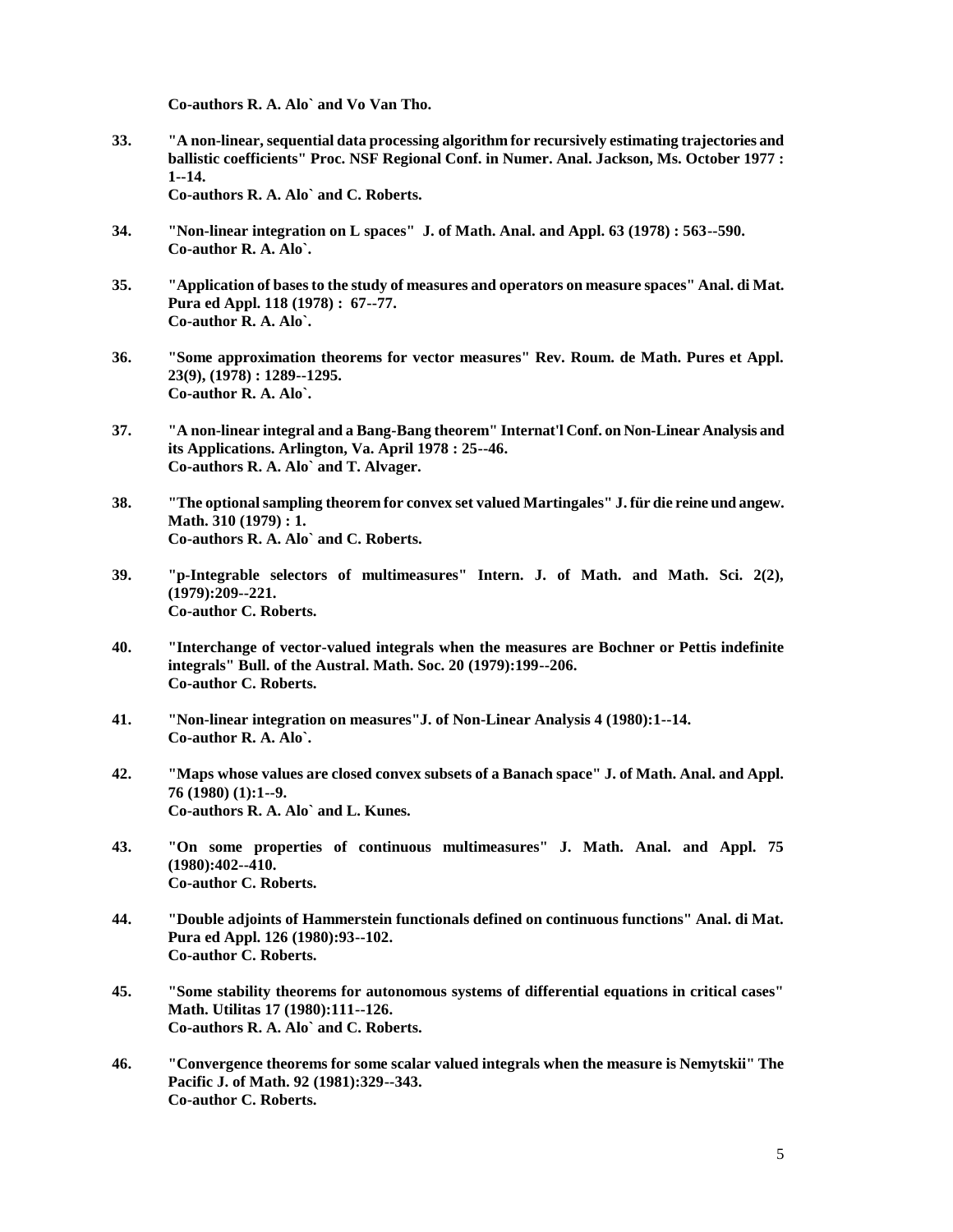- **47. "Measures representing valuation maps on functions of bounded variation over idempotent semi-groups" J. of Math. Anal. and Appl. 83 (1981):224--237. Co-author C. Roberts.**
- **48. "New York Metropolitan retail buying offices---a statistical update" Chicago Conf. Proc. Midwest Marketing Assoc. (1981):19--25.**
- **49. "A Bang-Bang type theorem for measures" Proc. Conf. on non-linear phenomenon in Math. Sciences 1982. Acad. Press pp. 25--30. Co-authors R. A. Alo` and G. Graham.**
- **50. "Functions of finite p-variation over idempotent semi-groups and Lebesgue spaces" Oxford Quarterly J. 2 (1982):333--343. Co-author C. Roberts.**
- **51. "Explicit Runge Kutta methods for the Newton-Cotes type" Utilitas Mathematica 23 (1983):269--279. Co-author C. Roberts.**
- **52. "Non-linear operators on Lebesgue spaces" Karachi J. of Math. 2 (1984). Co-author R. A. Alo`.**
- **53. "Switching mechanisms in a generalized information system" Cybernetics and Systems 15 (1984):145--167. Co-author R. Kleyle.**
- **54. "Goal uncertainty in a generalized information system: convergence properties of the estimated expected utilities" J. of Stochastic Analysis and Appl. 2 (1984):437--457. Co-author R. Kleyle.**
- **55. "Decision making mechanisms and stopping times in a generalized information system" J. of Math. Modeling 6 (1985):259--271. Co-authors R. A. Alo` and R. Kleyle.**
- **56. "Some dynamical properties of sequentially acquired information" J. of Math. Modeling 6 (1985): 339--351. Co-authors R. A. Alo` and R. Kleyle.**
- **57. "A convergence theorem for convex set valued supermartingales" J. of Stochastic Analysis and Appl. 3 (1985):433--445. Co-author R. Kleyle.**
- **58. "A two phase approach to making decisions involving goal uncertainty" J. of Information Science 11 (1986):161--171. Co-author R. Kleyle.**
- **59. "Emergence of a dominant course of action in a general feed-back loop when goal uncertainty is present" J. of the Amer. Soc. for Info. Sc. 38 (2)(1987):111--117. Co-author R. A. Alo` and R. Kleyle.**
- **60. "External documentation and its quantitative relationship to the internal information state of a decision maker: the information profile" J. of the Amer. Soc. for Info. Sc. 38 (1987):405--419. Co-authors M. C. Yovits, R. Kleyle and M. Mascarenhas.**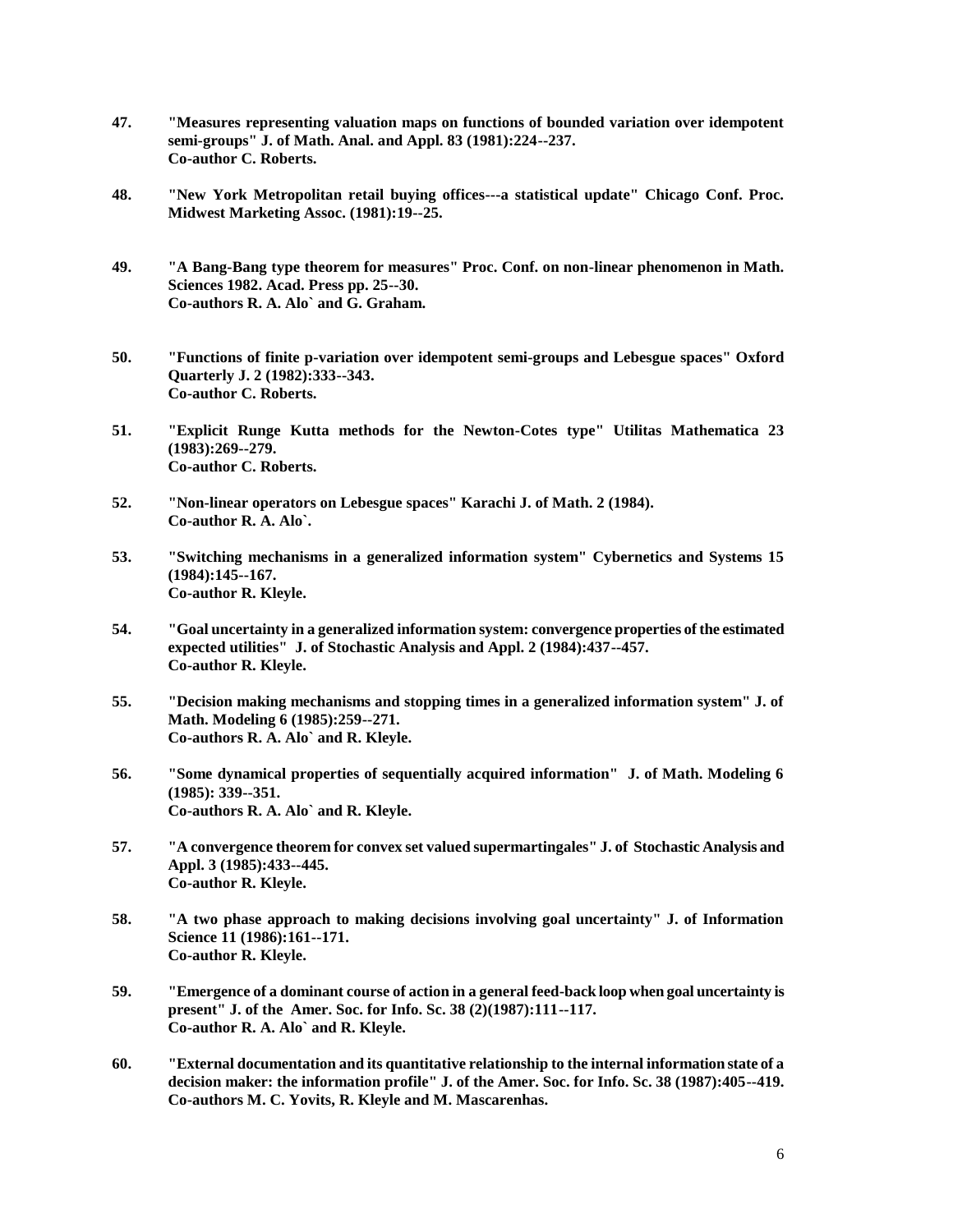- **61. "A \* -mixing convergence theorem for convex set valued processes" Inter. J. of Math. and Math. Sciences 10 (1) (1987):9--16. Co-author R. Kleyle.**
- **62. "Information and its relationship to decision making: the information profile and other quantitative measures: a brief summary" Proc. of the Foundations of Information and Software Science III Jens Rasmussen and Pranas Zunde eds. (1987): 231--241 Plenum Pub. Corp.**
- **63. "The relationship between information and decision making and the effect on the reliability and failure of information systems" In Information and Catastrophy: the Proc. of a NATO ARW on Information System Failure A. Debons and J. Wise eds. (1987):37--46. Co-authors M. C. Yovits, R. Kleyle, L. Medsker and M. Mascarenhas.**
- **64. "Martingale properties of an information-feedback loop" J. of Math. Modeling 9 (1988):1--12. Co-author R. Kleyle.**
- **65. "A generalized approach to information flow and analysis relating information to decision making" In Advances in Computer Science, G. E. Lasker, editor, International Institute for Advanced Studies in Systems Research and Cybernetics, Windsor, Canada(1988):246--263. Co-authors M. C. Yovits, R. Kleyle, and L. Medsker.**
- **66. "Goal uncertainty and the supermartingale property in an information feed-back loop" Stochastic Analysis and Appl. 7(3) (1989):291--307. Co-author R. Kleyle.**
- **67. "A unified model for data acquisition and decision making" J. Information Science 15 (1989):149--161. Co-author R. Kleyle.**
- **68. "An evidential approach to problem solving when a large number of knowledge systems are available" International J. of Intelligent Systems, 5 (1990):293--306. Co-authors R. Kleyle and R. Lea.**
- **69. "Uncertainty in expert systems: sets of expert decision makers and the Dempster-Shafer approach" J. of Stochastic Analysis and Applications, 8(3) (1990):315--327. Co-author R. Kleyle and R. Lea.**
- **70. "A belief function approach to information utilization in decision making" J. of the Amer. Soc for Info. Sciences 41(8)(1990):569--580. Co-author R. Kleyle.**
- **71. "On the use of Neural Network Systems" Forum on Artificial Intelligence in Acquisition Management Proceedings (1990): 844--873. Co-author B. Humpert.**
- **72. "Properties of States of Recognition Arising from a Set of Knowledge Systems with Imperfect Reporting" J. of Stochastic Analysis and Applications 9(2) (1991):133--146. Co-authors R. Kleyle and M. Murphy.**
- **73. "Methods For Efficient Object Detection Under Conditions Of Uncertainty and with Implications For Path Planning" North American Fuzzy Information Processing Society Proceedings (1991):42--46 University of Missouri- Columbia Co-authors M. Murphy and R. Kleyle.**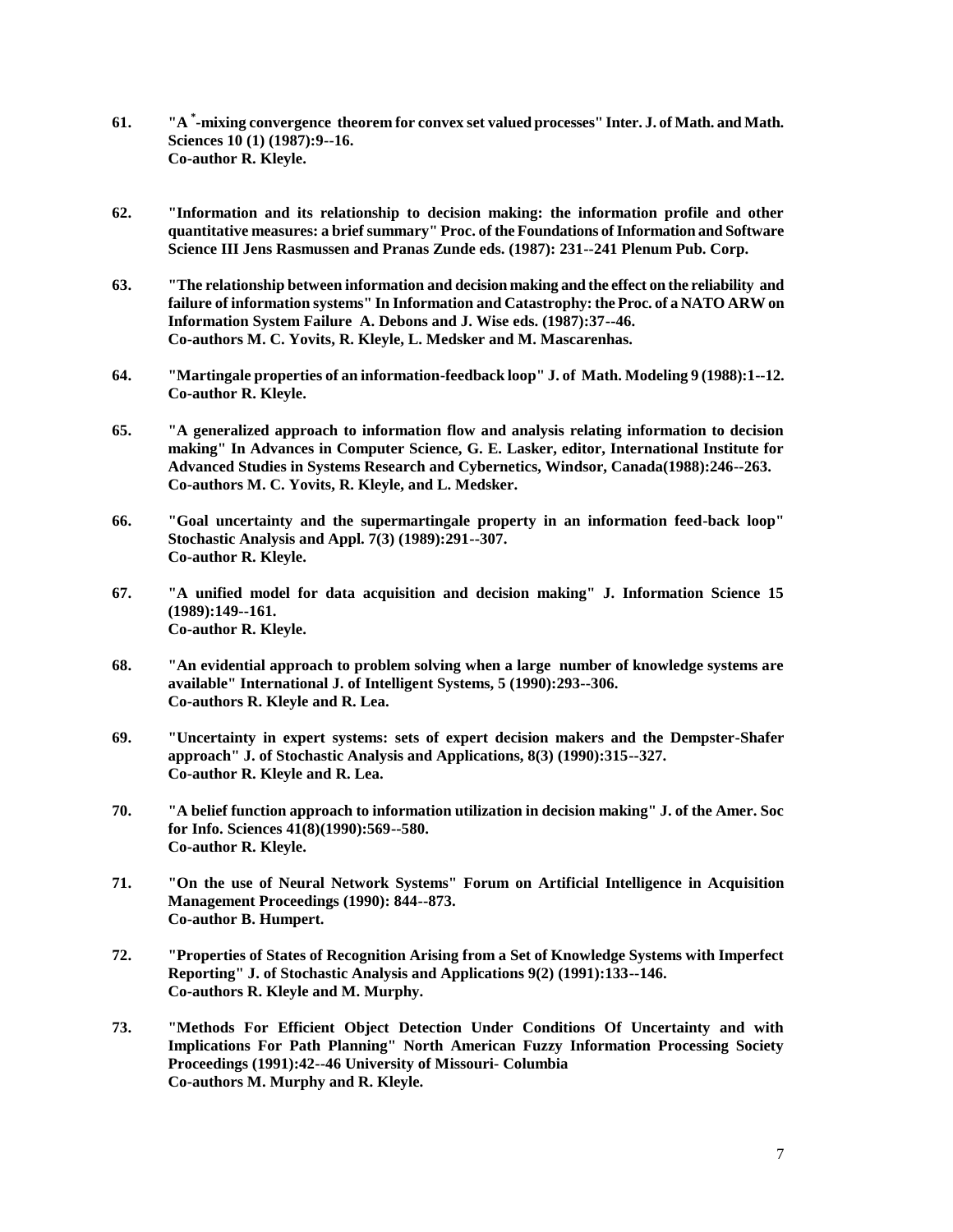- **74. "A Decision Making Model For Multi-attribute Problems Incorporating Uncertainty And Bias Measures" J. of Computers and Operations Research, 18(4) (1991) 335--342. Co-authors M. Shipley and R. Obid.**
- **75. "Optimization and Expert Systems with Neural Networks" The CP90 Europhysics Conference on Computational Physics (1991) 86--104. Co-author B. Humpert.**
- **76. "Designing and Implementing Blackboard Architecture" J. of Expert Systems for Information Management 3 (1991) 165--193. Co-author B. Humpert.**
- **77. "A Dempster-Shafer Based Approach To Technology Assessment Applied To Selection Of Software Packages" Proceedings of the Portland Intern. Conf. on Management of Engineering and Technology. Portland, (Oct. 1991) 566--569. Co-author M. Shipley.**
- **78. "On selecting a set of simultaneous courses of action when imprecision is involved" J. of Math. and Comp. Modeling 16(11) (1992) 157-162. Co-author R. Kleyle.**
- **79. "Using Multiple Sources of Information to Recognize and Classify Objects" J. of Stochastic Analysis and Applications 10 (5) (1992) 573-589. Co-authors V. Espino and R. Kleyle.**
- **80. "Uncertainty in Expert Systems: The Mathematical Theory of Evidence" In EXPERSYS-92 I.I.T.T. International Technology Transfer Series ed. Niku-Lari (1992) 111-115.**
- **81. "Determining Rules for Closing Customer Service Centers: A Public Utility Company's Fuzzy Decision" North Amer. Fuzzy Information Processing Society Proc. (1992): 398-407 Puerto Vallarta, Mexico. Co-authors M. Shipley and R. Lea.**
- **82. "Using Knowledge Systems to Solve the Object Recognition Problem when Features Fail to Be Homogenous" J. of Approximate Reasoning Vol. 8 N. 2 (1993) 141-162. Co-authors R. Kleyle and R. Lea.**
- **83. "A Dempster-Shafer Based Approach To Compromise Decision Making With Multiattributes Applied To Product Selection" J. of IEEE Transactions on Engineering Management 40(1) (1993) 60-67. Co-author M. Shipley.**
- **84. "Certain and Possible Rules for Decision Making Using Rough Sets Theory Extended To Fuzzy Sets" Proceedings of the Third International Workshop on Neural Networks and Fuzzy Logic (1993) 54-68. Co-author M. Shipley.**
- **85. "Detection of Irregularities by Auditors: A Rough Set Approach" The Indian J. of Accounting (24) (1993) 44-54. Co-authors P. Siegel and K. Omer.**
- **86. "Legal Decision Making Under Uncertainty " In EXPERSYS-93. I.I.T.T. International Technology Transfer Series. Ed. Niku-lari (1993) 59-67. Co-authors G. Quirchmayr and S. Hashemi.**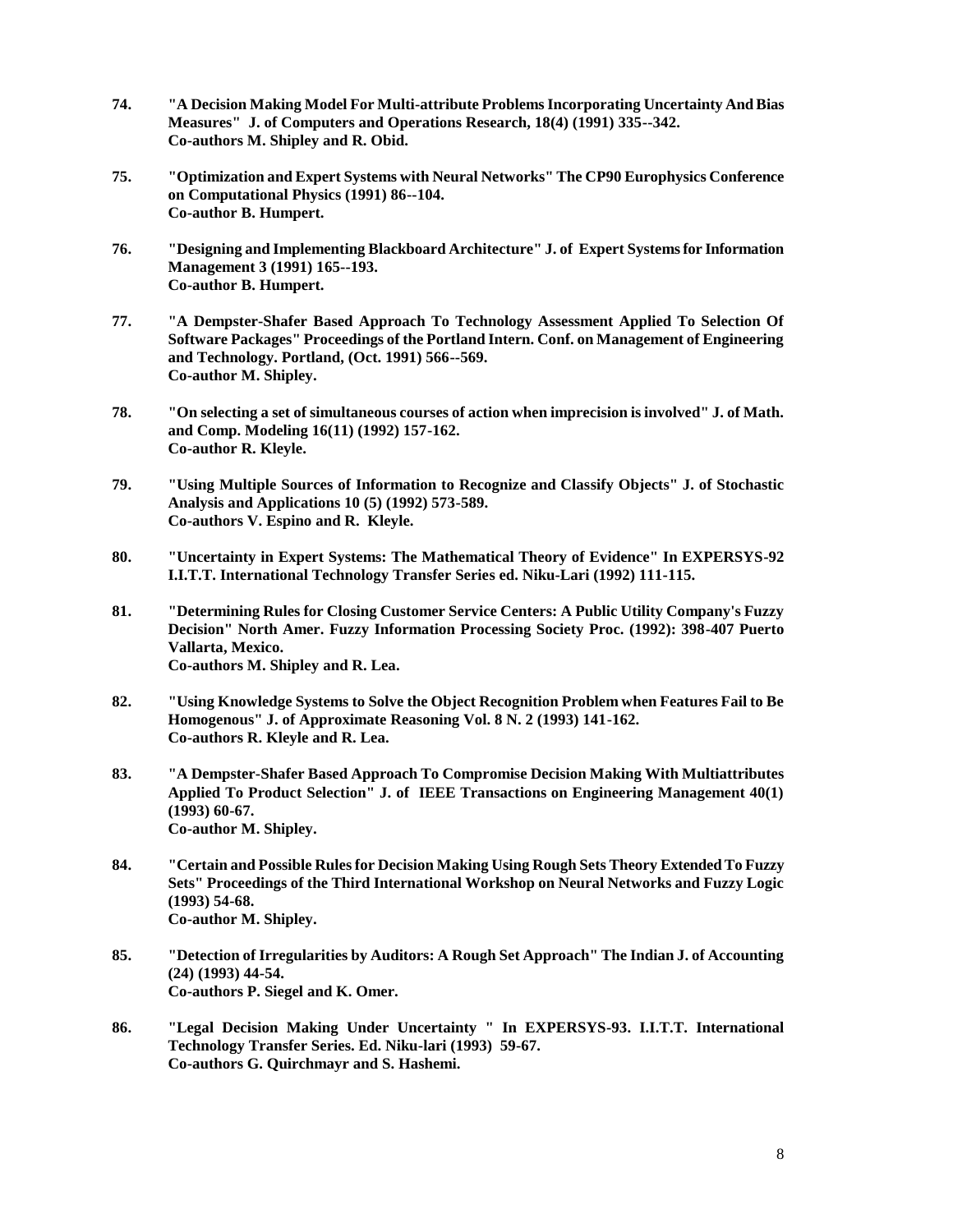- **87. "A Stochastic Model For Constructing An Access Policy For Multiple Knowledge Systems" The J. of Stochastic Analysis and Applications 12(2) (1994) 225-247. Co-author R. Kleyle.**
- **88. "Extracting Fuzzy Rules Under Uncertainty and Measuring Definibility Using Rough Sets" The J. of Intelligent & Fuzzy Systems Vol. 2 (1994) 75-87 Co-authors B. Bourgeois and R. Kleyle.**
- **89. "Object Identification When Imprecise Information Is Available From Multiple Sources Of Unequal Reliability" The J. of Intelligent & Fuzzy Systems Vol. 2 (1994) 191-199. Co-author R. Kleyle.**
- **90. "Identifying Precedents Under Uncertainty" Proc. of the 5th Intl.. Conf. on Databases and Expert Systems. Lecture Notes in Computer Science No. 856, Springer\_Verlag (1994) 320-328. Co-authors G. Quirchmayr and S. Hashemi.**
- **91. "Introduction To The Theory Of Weighted Apertures" J. of Neural, Parallel, and Scientific Comp. Vol. 2 (1994) 407-420. Co-authors S. Aityan and R. Alo`.**
- **92. "Dealing With Uncertainty In Insurance Contracts" EXPERSYS-94 Technology Transfer Series, IITT International, (1994) 397-403. Co-authors G. Quirchmayr and S. Hashemi**
- **93. "An Application of Control Systems to Cost Variance Analysis" J. of Managerial Finance, Vol. 21, No. 3 (1995) 17-35. Co-authors P. Siegel and J. Strawser.**
- **94. "Two Methods For Object Identification With Imprecise Information Applied to Image Analysis" IASTED/ISMM The International. Conf. Of Intelligent Information Management Systems (June 1995) 115-118 Washington D.C. Co-authors R. Kleyle, B. Bourgeois, and G. Quirchmayr.**
- **95. "Uncertainty Methods In Accounting: A Methodological overview" Applications of Fuzzy Sets And The Theory Of Evidence To Accounting. JAI Press (1995) 3-18.**
- **96. "Modeling Job Scheduling For Audit Uncertainties Using Fuzzy Logic" Applications of Fuzzy Sets And The Theory Of Evidence To Accounting. JAI Press (1995) 39-54. Co-authors A. Chandra, S. Hashemi and M. Muchnik.**
- **97. "An Application of Fuzzy Sets to Cost Allocation" Applications of Fuzzy Sets And The Theory Of Evidence To Accounting. JAI Press (1995) 55-71. Co-authors P. Siegel and S. Agrawal.**
- **98. "Dealing With Ambiguity In The Tax Law : An Application of Rough Set Theory To The Determination Of Debt Worthlessness" Applications Of Fuzzy Sets And The Theory Of Evidence To Accounting. JAI Press (1995) 105-119. Co-authors G. Carnes and J. Hagan.**
- **99. "Ambiguity And Vagueness In Determining Reasonable Compensation For Closely Held Corporations : The Use Of Rough Set Theory And Fuzzy Set Theory To Develop Decision Rules" Applications Of Fuzzy Sets And The Theory Of Evidence To Accounting. JAI Press (1995) 121-134.**

**Co-authors J. Hagan and P. Siegel.**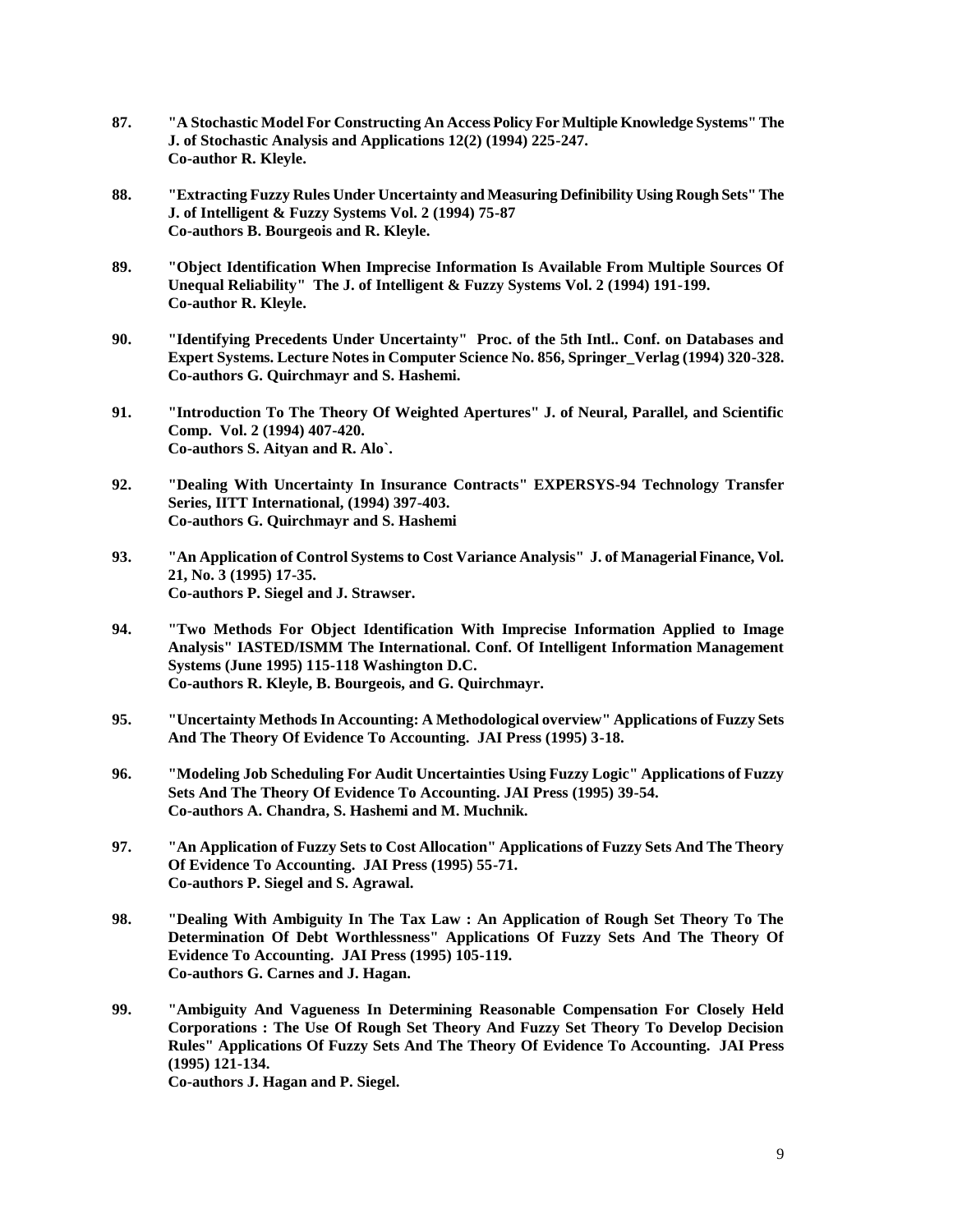- **100. "Determining The Extent Of Budgetary Slack : A Fuzzy Approach" Applications Of Fuzzy Sets And The Theory Of Evidence To Accounting. JAI Press (1995) 237-252. Co-authors K. Omer and J. Leavins.**
- **101. "New Project Development : A Decision Model Based On Dempster Shafer Theory" Applications Of Fuzzy Sets And The Theory Of Evidence To Accounting. JAI Press (1995) 253- 267. Co-authors K. Omer and M. Shipley.**
- **102. "Rough Set Theory Fuzzy Belief Functions Related to Statistical Confidence: Application and Evaluation for Golf Course Closing" J. of Stochastic Analysis And Applications 13(4) (1995) 487-502. Co-author M. Shipley.**
- **103. "Capital Budgeting : A Fuzzy Set Approach For Determining Expected Value of Cash Flows" The Asian Review of Accounting Vol 3 (1) (1995) 105-125. Co-authors K. Omer and P. Siegel**
- **104. "On Fuzzy Difference Equation" J. of IEEE Transactions on Fuzzy Systems (Nov. 1995) 469- 473. Co-author E. Deeba.**
- **105. "A Fuzzy Model of Managerial Decision Making Incorporating Risk and Ambiguity Aversion" Lecture Notes In Computer Science, Proceedings of the 6th Intl. Conf. On Databases and Expert Systems. Springer Verlag (London, Sept. 1995) 124-135. Co-authors G. Quirchmayr and S. Hashemi.**
- **106. "An Approach to Object Identification Using Fuzzy Expected Payoffs" J. of Intelligent & Fuzzy Systems Vol 3 (1995) 305-316. Co-author R. Kleyle.**
- **107. "Managing Uncertainty In Contract Law" Expersys-95, Expert Systems Applications & Artificial Intelligence (1995) 191-196. Co-authors G. Quirchmayr and S. Hashemi.**
- **108. "Logical Optimization When Uncertainty Is Present" Database and Expert Systems Appl. The 6th International conf. Workshop DEXA 1995 (London, 1995) 87-96. Co-author M. Beheshti.**
- **109. "Applying Fuzzy Logic To An Object Oriented Query Optimization Algorithm" Expersys-95, Expert Systems Application & Artificial Intelligence (1995) 313-318. Co-author M. Beheshti.**
- **110. "Pexider Functional Equations - Their Fuzzy Analogs" The Intl. J. of Mathematics and Mathematical Sciences .Vol 19(3) (1996) 529-538. Co-authors E. Deeba and S. Xie.**
- **111. "A Fuzzy Logic Approach For Determining Expected Values, A Project Management Application" The J. of The Operational Research Society. 47(1996) 562-569. Co-authors K. Omer and M. Shipley.**
- **112. "Selecting Optimal Hedging Tools "The 3rd World Congress On Expert Systems Conf. (1996) 139-146. Co-authors O. Duangploy, S. Hashemi, G. Quirchmayr.**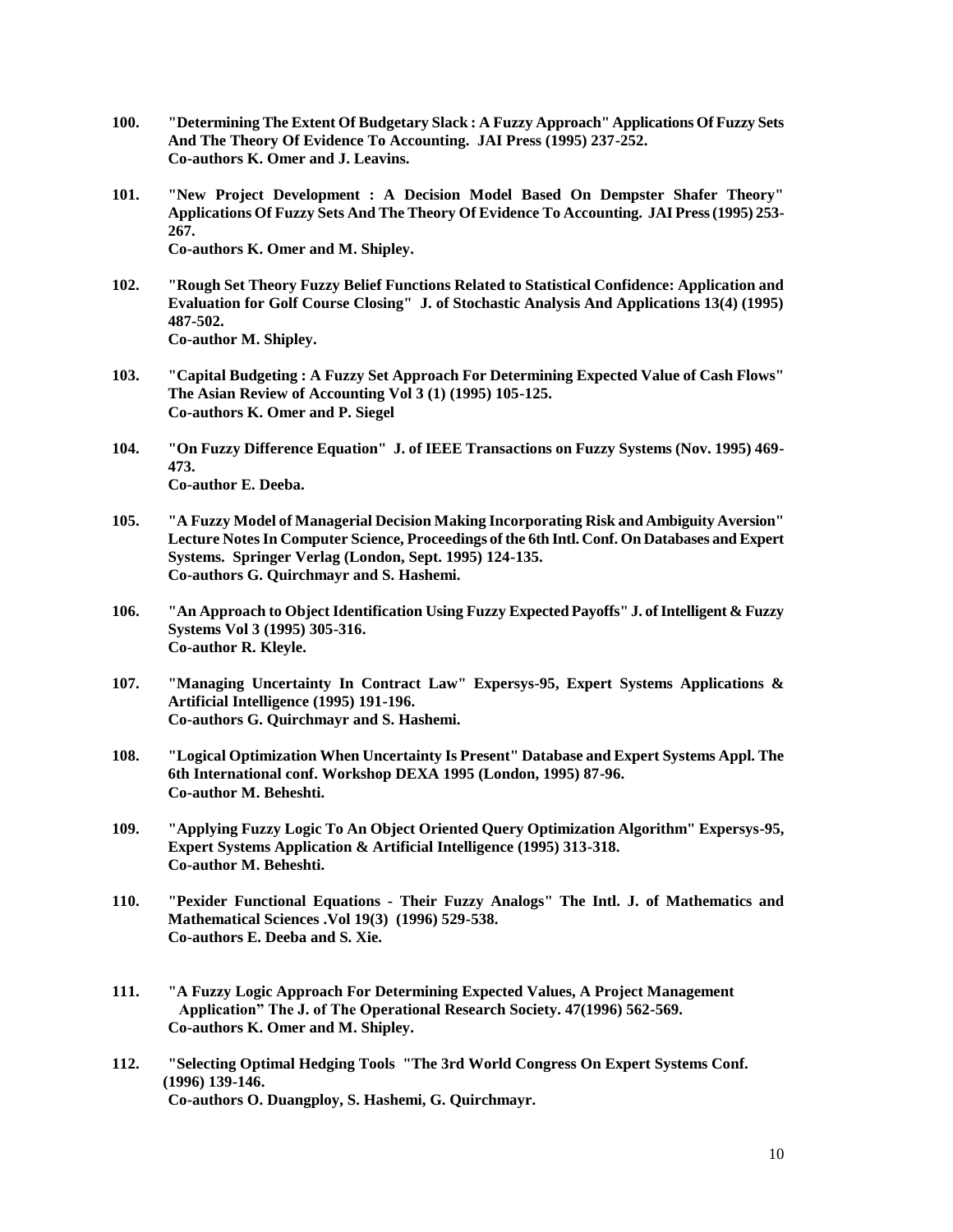- **113. "Develop Decision Rules To Aid Tax Professiomals In Ambiguous Planning Situations" J. of Managerial Finance, Human Information Processing In Business Decision Making Vol. 22 11(1996) 1-17. Co-authors J. Hagan and P. Siegel.**
- **114. "Decision Making On The Basis Of Expected Cost Variance; A Fuzzy Set Approach" J. of Managerial Finance, Human Information Processing In Business Decision Making Vol. 22 11(1996) 18-29. Co-authors R. Kleyle and T. McLaughlin.**
- **115. "Promotion Decisions: A Rough Set Approach" J. of Managerial Finance, Human Information Processing In Business Decision Making Vol. 22 11(1996) 43-53. Co-authors T. Scandura and P. Munter.**
- **116. "Policy Selection Based On A Markov Model With Fuzzy Transition Probabilities" J. Of Intelligent & Fuzzy Systems, Vol. 4 (1996) 121-130. Co-author R. Kleyle.**
- **117. "An Adaptive Environment Modeling Under Uncertainty" Proc. Of The Sixth Conf. On Computer Generated Forces And Behavioral Representation. July (1996) 573-581. Co-authors R. Alo, M. Beheshti, C. Hu and O. Sirisaengtaksin.**
- **118. "On A Fuzzy Logistic Differential Equation" the J. Of Differential Equations and Dynamical Systems. Vol. 4, 2(1996) 149-156. Co-author E. Deeba.**
- **119. "A Fuzzy Difference Equation With An Application" The J. of Difference Equation and Applications. Vol 2 (1996) 365-374. Co-authors E. Deeba and E. L. Koh.**
- **120. "Workstation Scheduling For Flexible Assembly Lines Using Fuzzy Logic" Proc. Of The First Annual Conf. In Industrial Engineering Dec. (1996) 95-100. Co-authors S. Hashemi and F. Attia.**
- **121. "A Formal Model For Computing Argumentation Strategies" EXPERSYS-96. Expert Systems Applications. Artificial Intelligence. (1996) 47-53. Co-authors G. Quirmayr, S.Hashemi and R. Robbins.**
- **122. "TERRAS: The Travel Reinbursement Advisory Expert System" EXPERSYS-96. Expert Systems Applications. Artificial Intelligence. (1996) 541-545. Co-authors S.Hashemi , R. Robbins and M.Paravic.**
- **123. "Object Identification With Imprecise Information From Sources Of Unequal Importance With An Application To Image Analysis" The International J. of Microcomputer Applications. Vol l5 (1996) 133-137. Co-authors R. Kleyle and G. Quirchmayr.**
- **124. "A Fuzzy Controller for Adjusting Sample Size to Meet Quality Goals" Productivity And Quality Management Frontiers 6. Engineering and Management Press, Institute Of Industrial Engineers , Norcross , GA, 1997, 501-513. Co-authors M. Shipley and K. Omer.**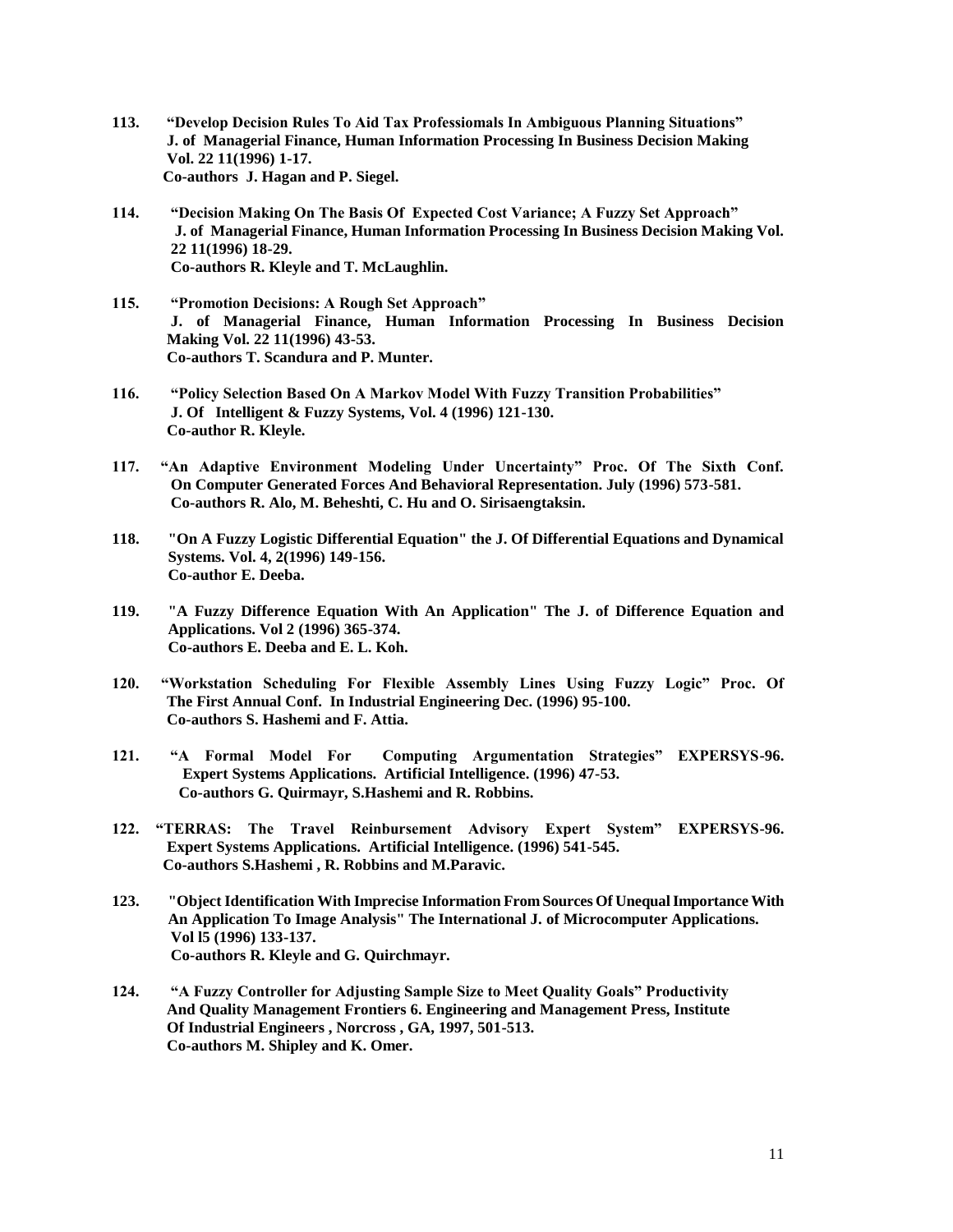- **125. "An Extension of Ramsey-Boiteaux Pricing to Services Offering Limited Deferability Subject to Reliability Constraints and Fuzzy Demand Functions." The J. Of Managerial Finance Vol 23 (1997) 1-15 Co-authors J. Boronico and R. Kleyle.**
- **126. "Investing In New Companies In An Unstable Economic Environment: A Fuzzy Set Approach" The J. Of Managerial Finance Vol 23 (1997) 68-80 Co-author R. Kleyle and K. Karim.**
- **127. "Fuzzy Petri Nets For Decision Making In Uncertain and Variable Environment" J. of Neural Parallel and Scientific Computations 5 (1997) 309-324. Co-authors M. Beheshti ,A. Berrashed, C. Hu, and O. Sirisaengtaksin.**
- **128. " Transition Probabilities For Markov Chains Having Fuzzy States" J. of Stochastic Analysis and Appl. Vol 15 (4) (1997) 527-546. Co-author R. Kleyle.**
- **129. "Neural Network With Imprecise And Conflicting Data" Advances in Industrial Engineering Applications and Practice Vol.2 (1997) San Diego. 1085-1090. Co-authors O. Sirisaengtaksin and G. Kutiev.**
- **130 . "The Use Of The Theory Of Evidence To Tune Fuzzy Rules" Advances in Industrial Engineering Applications and Practice Vol.1 (1997) San Diego. 57-62. Co-authors S. Hashemi and L. Chaouat.**
- **131. "Bifpet Versus Pert; Fuzzy Probability Instead Of The Beta Distribution" J. Of Engineering And Technology Management. Vol. 14 (1997) 49-65. Co-authors M. Shipley and K. Omer.**
- **132. "Reducing The Uncertainty In New Product Development: A Fuzzy Set Approach" Academy of Marketing Studies Proceedings Vol. 2 (2) (1997) Maui' Hawaii. 20-27. Co-authors R. Kleyle , D. Deeter-Schmeltz and P. Siegel.**
- **133. "Expected Transition Cost Based On A Markov Model Having Fuzzy States With An Application To Policy Selection" J. Of Stochastic Analysis And Appl. Vol. 16 (1) (1998) 51-64. Co-author R. Kleyle**
- **134. "Using The Extension Theorem To Define Fuzzy Expectations" J. of Stochastic Analysis and Appl. Vol. 16(2) (1998) 303-310. Co-author R. Kleyle.**
- **135 . "On Interval Weighted Three Layer Neural Networks" The 31 st. Annual Simulation Symposium Boston, Massachusets April 5-9 (1998) 188-194. Co-authors M. Beheshti, A. Becharred, C. Hu, O. Sirisaengtaksin.**
- **136. "Computer Security Model Based On Uncertain/Partial Information" Information Processing and Management of Uncertainty in Knowledge Based Systems. Paris, La Sorbonne (1998) 1840-1845. Co-authors M. Beheshti, A. Becharred and O. Sirisaengtaksin.**
- **137. "Constructing One Step And Limiting Fuzzy Transition Probabilities For Finite Markov Chains" The J. Of Intelligent & Fuzzy Systems Vol. 6 (1998) 223-236. Co-author R. Kleyle.**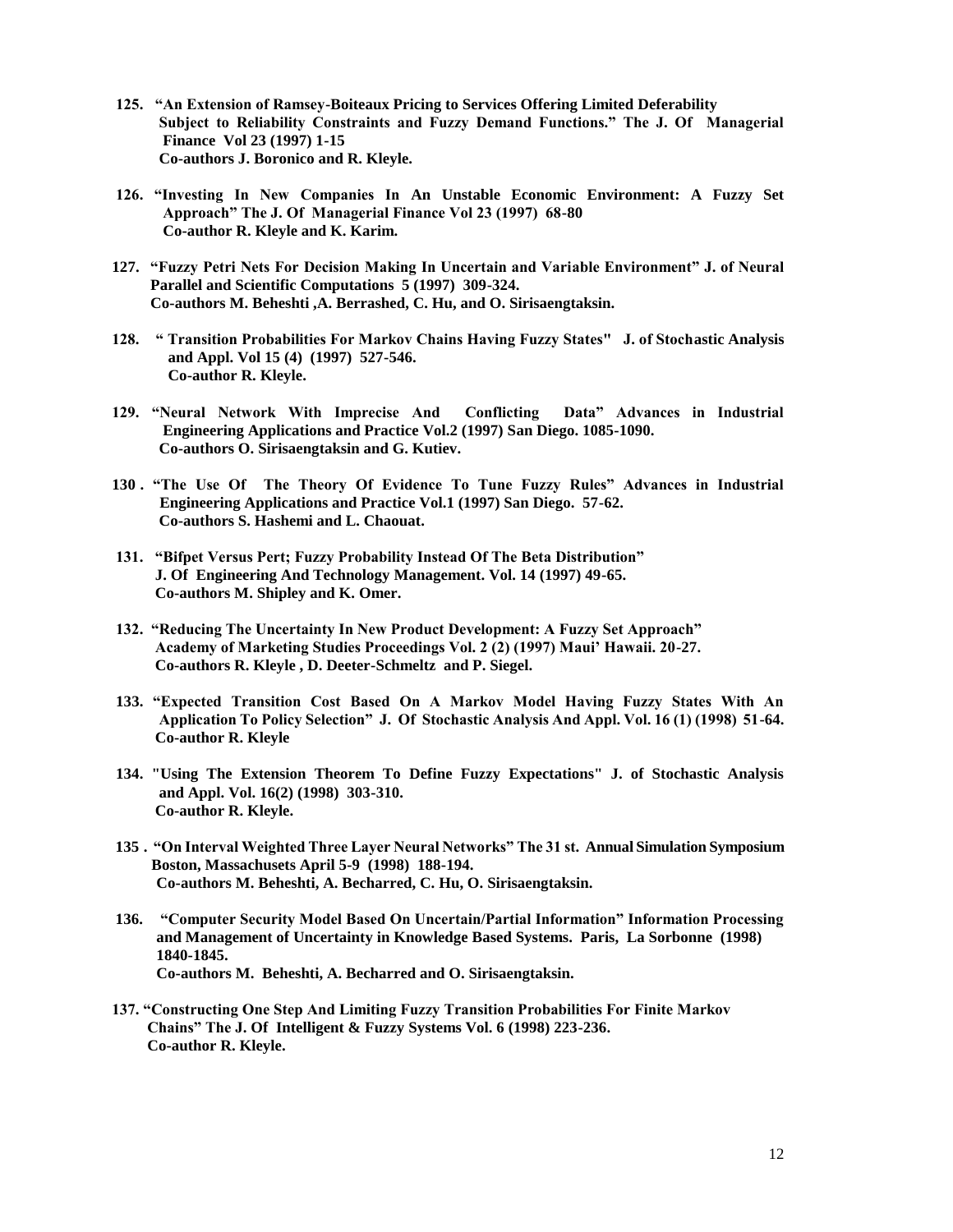- **138. "Knowledge Acquisition Using Rough Sets When Membership Values Are Fuzzy Sets." The J. Of Intelligent & Fuzzy Systems Vol. 6 (1998) 237-244. Co-author R. Kleyle and McKeegan.**
- **139. "Utilizing Fuzzy Logic In Decision Making." Appl. Of Fuzzy Sets And The Theory Of Evidence To Accounting II (1998) 3-14. JAI Press. Co-author K. Omer.**
- **140."Knowledge Acquisition And The Development Of Decision Rules : Studying And Evaluating Internal Control Stucture" Appl. Of Fuzzy Sets And The Theory Of Evidence To Accounting II (1998) 71-86. JAI Press. Co-authors P. Siegel, J. Strawser.**
- **141. "Project Cost Control : A Fuzzy Logic Approach To Crashing Project Activity" Appl. Of Fuzzy Sets And The Theory Of Evidence To Accounting II (1998) 87-98. JAI Press. Co-authors K. Omer, M. Shipley.**
- **142. "Rule Extraction Using Rough Sets When Membership Values Are Intervals" Lecture Notes In Computer Science. DEXA 98 9th. Intern. Conf. Vienna, Austria (August 1998) 841-850. Ed. Springer Verlag.**
- **143. "Approaches To Multicast Allocation In HLA Data Distribution" Spring 98 Simulation Interoperability Workshop ( March 1998) 1063-1068. Co-authors A. Berrached, M. Beheshti, O. Sirisaengtaksin.**
- **144. "Spinal Cord Simulation For Chronic Pain Management : Toward An Expert System" Appl. Of Advanced Info. Technology, A World Congress On Expert Systems ( March 1998) 156- 164. Mexico City. Co-authors K. Alo, R. Alo, V. Kreinovitch**
- **145. "A Note on Fuzzy Conditional Expectation" the J. Of Stochastic Analysis And Applications. Vol 16. N.6, (1998) 1005-1017. Co-author R. Kleyle**
- **146. " Comparing Values Arising From Imprecise Information " Proc. Of 1998 Conf. On Simulation Methods And Appl. The Society For Computer Simulation. Orlando,Florida ( Nov. 1998) 188-196.**
- **147. " Optimizing Concurrency Control In OODBS Using Fuzzy Sets " EXPERSYS-98 Expert Systems. Artificial Intelligence. (1998). 189-195. Co-authors M. Beheshti, A. Berrached and O. Sirisaengtaksin**
- **148. "Autonomous Control Vehicles Using Fuzzy-Neural Networks " EXPERSYS-98. Expert Systems. Artificial Intelligence. (1998). 25-30.**
- **149. " Extending Jain's Maximization Principle To Fuzzy Sets With Continuous Support " IBERAMIA'98. Progress in Artificial Intelligence, Proceedings of the 6th Iberoamerican Conference ( 1998 ) 93-106. Co-authors R. Alo and R. Kleyle.**
- **150. " Analysis by Fuzzy Difference Equations of a Model of CO2 Level in the Blood " Applied Mathematics Letters (12) (1999) 33-40. Co-author E. Deeba.**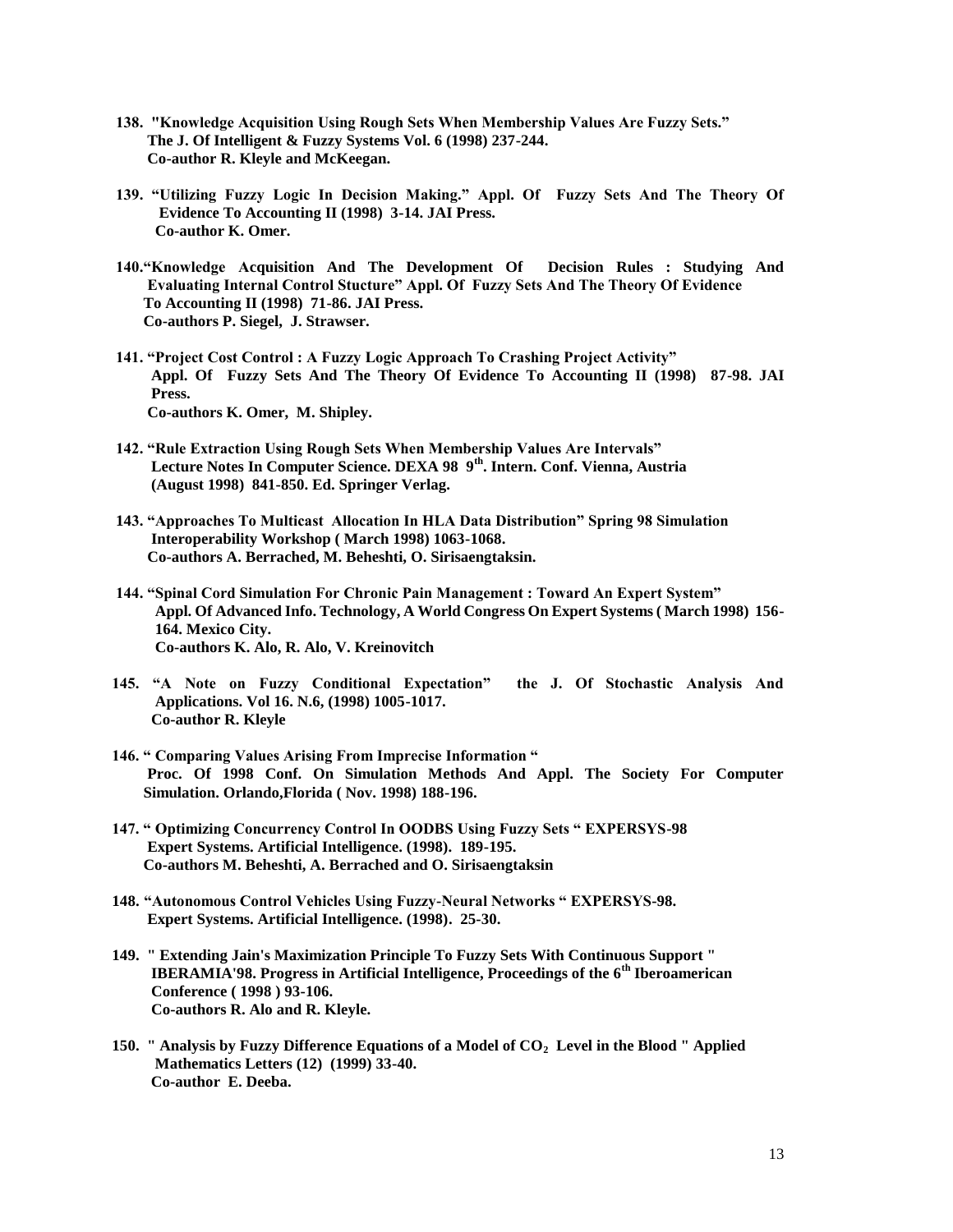- **151. " Concurrency Control When Uncertainty Is Present " 4th Annual International Comp. Conference, Sharif University of Tech. Teheran, Iran (1999) 34-44. Co-authors M. Beheshti , A. Berrached, and O. Sirisaengtaksin.**
- **152. " Considering The Cost Of Quality When Adjusting Sample Size To Meet Quality Goals " Productivity and Quality Management Frontiers 8 MCB Press (1999) 739-754. (nominated for best paper award) Co-author M. Shipley.**
- **153. "Determining The Larger Of Two Continuous Fuzzy Sets With Unbounded Support By The Cut-Off Method " 2nd International Conf. On Non Linear Problems In Aviation And Aerospace. Ed. Sivasundaram European Conf. Publications, Cambridge (1999) Vol.1 , 181-188. Co-author R. Kleyle.**
- **154. " A Hierarchical Grid Based Approach To Data Distribution In The High Level Distribution "** 2<sup>nd</sup> International Conf. On Non Linear Problems In Aviation And Aerospace. Ed. Sivasundaram  **European Conf. Publications, Cambridge (1999) Vol.1, 103110. Co-authors M. Beheshti, A. Berrached and O. Sirisaengtaksin.**
- **155. "Validation Of Authentic Reasoning Expert Systems " J. Of Information Sciences 117 (1999) 19-46. Co-authors Laurie Webster, Jen Gwo Chen.**
- **156. " Techniques And Applications Of Fuzzy Set Theory To Difference And Functional Equations And Their Utilization In Modeling Diverse Systems" Fuzzy Theory Systems, Techniques And Applications. Vol1, Academic Press (1999) 87-110. Co-authors E. Deeba, S. Xie.**
- **157. "Project Management Using Fuzzy Logic And The Dempster Shafer Theory Of Evidence To Select Team Members For The Project Duration" 18th International Conf. Of The North Amer. Fuzzy Information Processing Soc. ( June 1999) 640-644. Co-author M. Shipley.**
- **158. "Fuzzy Analytical Hierarchical Processes " J. Of Intelligent And Fuzzy Systems 7 (1999) 387-400. Co-author R. Kleyle.**
- **159. " A Theoretical Model For Assessing Expected Loss In Determining Cost-Benefit Effectiveness Of Internal Controls" (January 2000) 212-215. Mc. Graw-Hill Co. Emerging Role of IT in the Global Resources Environment. Co-authors M. Shipley and K. Omar**
- **160. " Assignment Of Tasks To Competing Nodes When Task Duration Times Are Fuzzy" J. Of Intelligent And Fuzzy Systems 8 (2000) 43-61. Co-authors R. Kleyle and S. Hashemi**
- **161. " Decision Rules For Achieving Target Values Based On Quality Function Deployment Customer And Technical Input" Productivity and Quality Management Frontiers" MCB University Press (2000) 21-26. Co-author M. Shipley**
- **162. "Genetic Algebras- Their Fuzzy Analog" J. Of Fuzzy Mathematics Vol. 8 (2) (2000) 401-409. Co-author E. Deeba**
- **163. " Using Fuzzy Relation Equations For Adaptive Access Control In Distributed Systems" SSGRR International Conf. In Advances In Infrastructure For e-Business And Education On The**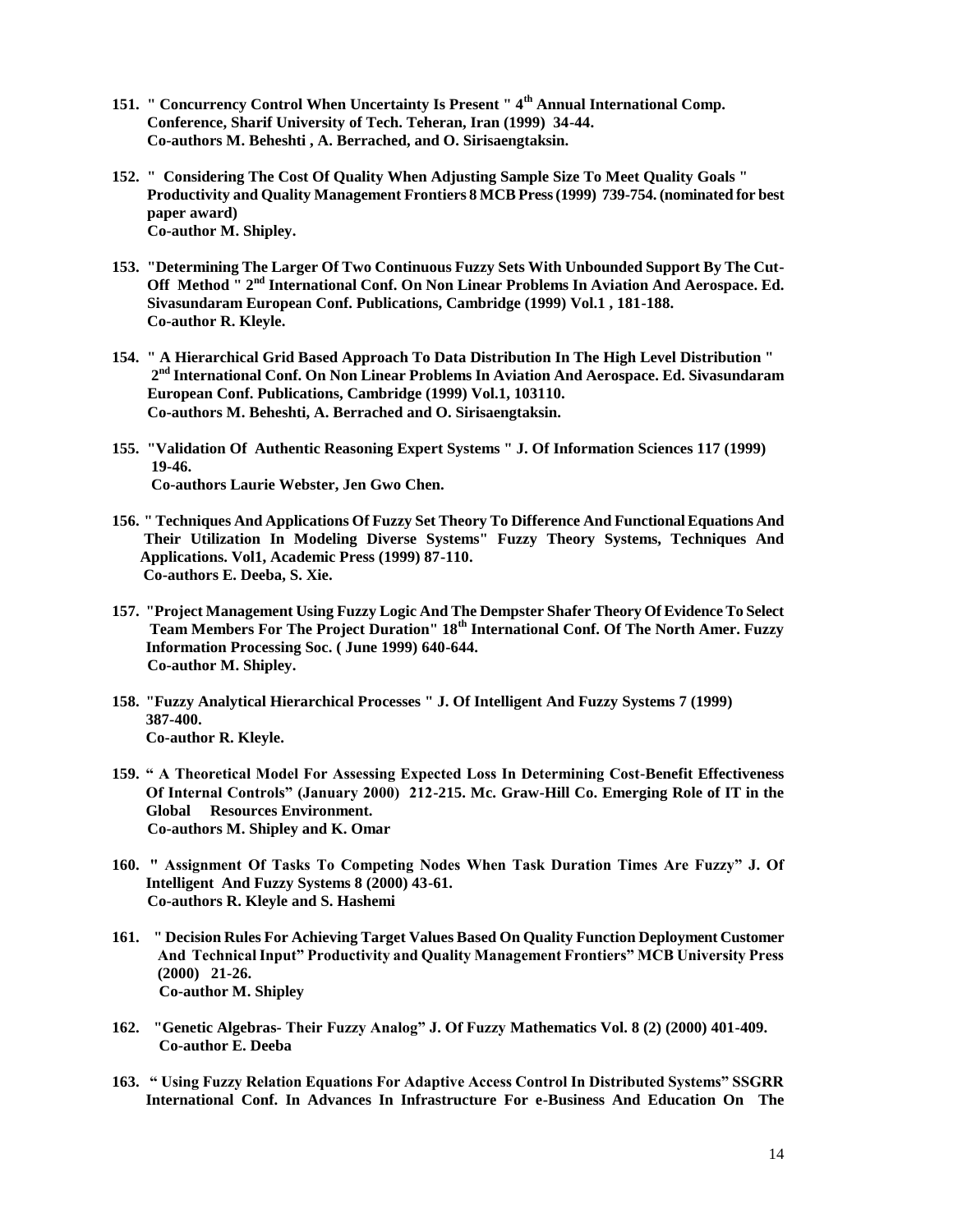**Internet. L'Aquila, Rome, Italy. (July31-August 06 ) (2000) on CD paper no. 150, 6 pages. Co-authors M. Beheshti, A. Berached and R. Alo**

- **164. " An Access Control Model Based On Fuzzy Set Theory" 8th International Conf. IPMU Information Processing and Management Of Uncertainty In Knowledge Based Systems. Madrid, Spain. (July 3-7) (2000) 890-895. Co-authors M. Beheshti, A. Berached and R. Alo**
- **165. " On Firing Rules Of Fuzzy Sets Of TypeII" The International J. Of Applied Mathematics Vol.3 (2) (2000) 151-159. Co-authors C. Hu and O. Sirisaengtaksin**
- **166. " Assigning Tasks To Resource Pools: A Fuzzy Set Approach" DEXA 2000. The 11th International Conf. London, England. Springer Verlag Lecture Notes In Computer Science Series (2000) 102- 114. Co-authors S. Hashemi, G. Quirchmayr and R. Kleyle**
- **167. " Evaluating Policies Based On Their Long Term Average Cost" J. Of Stochastic Analysis And Applications Vol.18 (6) (2000) 901-919. Co-authors S. Hashemi and G. Quirchmayr**
- **168. "Using Fuzzy Places and Hypertokens to Reduce the Number of States in a Stochastic Petri Net" J. Of Intelligent And Fuzzy Systems Vol.9 (2000) 43-51. Co-author R. Kleyle**
- **169. "Finding the Dominant Rule when the Antecedants and the Consequents are Fuzzy Sets of Type II and the Inputs are Crisp or Fuzzy" Non Linear Problems in Aviation and Aerospace (2000) 219-225. Co-authors: E. Deeba, S. Hashemi and C. Hu.**
- **170. "Validation of Authentic Reasoning Expert Systems" Rutgers Series in Accounting Information Systems. (2001) 227-251. (The contents are identical to [155.] .) Co-authors Laurie Webster, Jen Gwo Chen.**

**171 "Design of an Unmanned Vehicle Controller" Conf. Proceedings ICON IT' 2001. Bangkok, Thailand (May 2001) 22-30 Co-authors: M. Beheshti, A. Berrached and R. Alo.**

- **172. "A Fuzzy Set Approach to Resource Procurement for Multiphase Projects Subject to Flexible Budgetary Constraints" J. Of Intelligent And Fuzzy Systems Vol. 9 (2001) 225-233. Co-author: R. Kleyle.**
- **173. "Sample Size: Achieving Quality and Reducing Financial Loss" Internt. J. of Quality and Reliability Management. Vol. 18 No. 6 and 7 (2001) 678-601.( Content of paper [152.] .) Co-author: M. Shipley.**
- **174. "Adjusting Sample Size and Frequency of Sampling to Meet Quality Goals" Portland Internt. Conf. on Management of Engineering and Technology. (July 29-August 2) (2001) Portland, Oregon. CD Rom,7 pages. Co-author: M. Shipley.**
- **175. "Utilizing Interval-Valued Evidence Sets to Select Products Based on Perceived Market Competitiveness and Cost" Proc. of the Internt. Conf. on Industrial Engineering and Production Management. Université Laval. (August 20-23) (2001) 11 pages.**

 **Co-authors: M. Shipley and R. Kleyle.**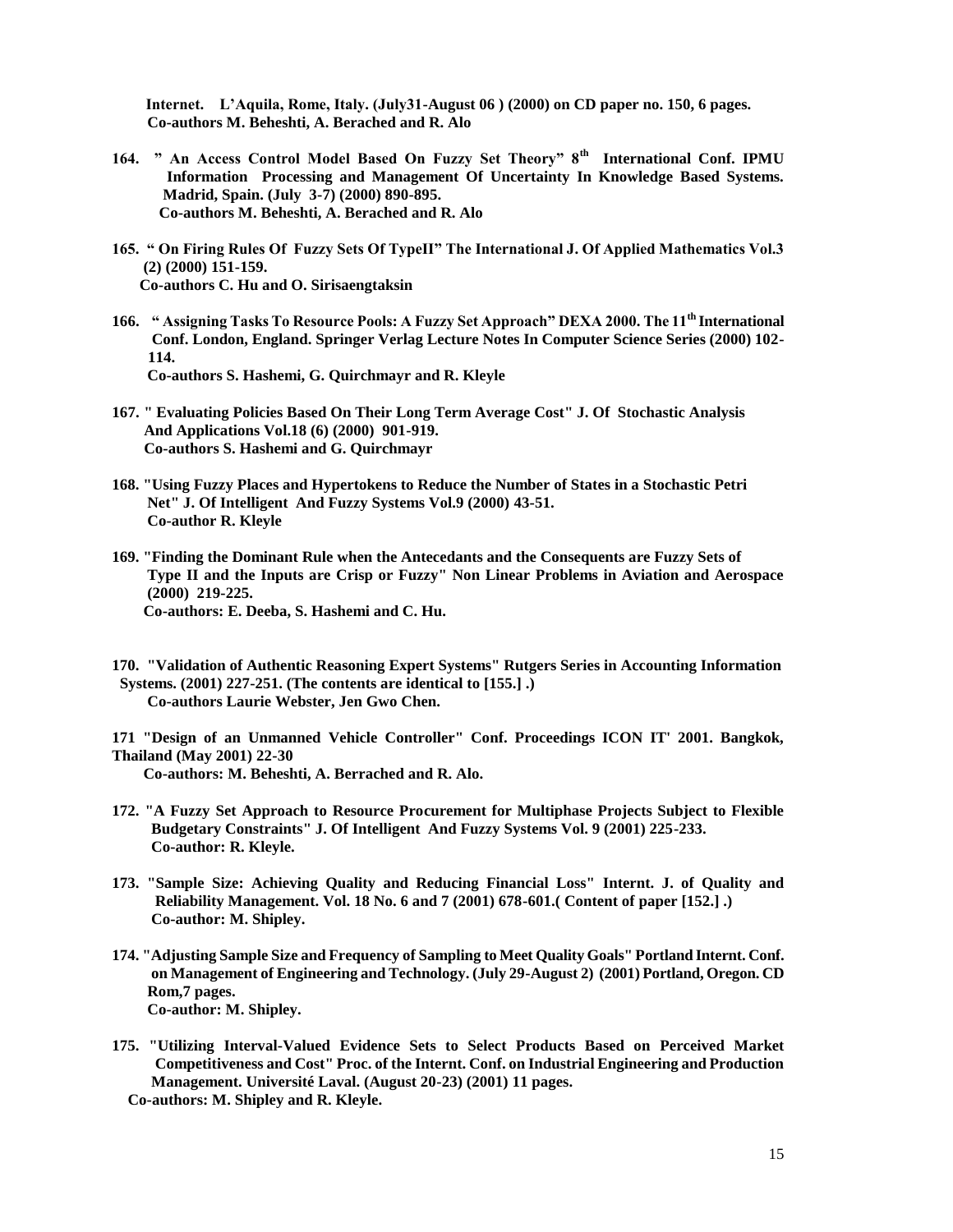**176. "Determination of Membership Functions with Uncertainty" World Multiconference on Systems, Cybernetic and Information. Vol. 9, Information Systems Technology. Internt. Institute of Infornation and Systematics (July 2001) 361-364.** 

 **Co-authors: O. Sirigaengtaksin.**

**177 "Applying Fuzzy Relation Equatios to Threat Analysis" World Multiconference on Systems, Cybernetic and Information. Vol. 9, Information Systems Technology. Internt. Institute of Infornation and Systematics (July 2001) 356-360. Co-authors: A. Berrached and M. Beheshti.**

**178. "A Fuzzy Logic Based Model to Satisfy Goals for Successful Product/Service Introduction" European J. of Operational Research. Vol. 135, No 1, (November 2001) 209-219. Co-authors: M. Shipley and K. Omer.**

**179. "A Fuzzy-Analytic-Hierarchical Process Model for the Metal Decision in the Automotive Industry" The Internt. Body Engineering Conf. (Oct.2001), Detroit, Michigan (on CD). Co-authors: R. Kleyle and M. Bayou.**

**180. "Association Analysis With Interval Valued Fuzzy Sets and Body Of Evidence" Proceedings of the 2002 Intern. Conf. On Fuzzy Systems (2001) 518-523 ( Honolulu) Co-authors P. Chen and C. Hu 181 " A New Approach For Studying Fuzzy Functional Equations" Intern. Journal of Mathematics and Mathematical Sciences (2001) 733-741 Co-author E, Deeba**

**182. " A Decision Making Model For An Optimal Medicine Using Analytical | Hierarchical Processes" Journal of Intelligent and Fuzzy Systems (2001) 135-145 Co-author J. Yoon 183. "Evaluating a Model of Forest Successions Using Fuzzy Analysis" Stochastic Analysis and Applications 19(5) (2001) 893-901. Co-author Jeong-Mi Yoon**

**184. " Fuzzy Functions To Select An Optimal Action In Decision Theory" 2002 Annual Meeting of the North American Fuzzy Information Processing Society (2002) 348-353. Co-authors F. Modave and R. Alo**

**185. "Body of Evidence with Fuzzy Consequences" Proceedings of Neural, Parallel and Scientific Computations.(2002) 145-150. Co-author O. Sirisaengtaksin**

**186. "Utilizing Fuzzy Compatibility of Skill Sets For Team Selection In Multi-Phase Projects" Journal of Engineering and Technology Management Vol 19(2002) 307-319 Co-authors M. Shipley and R, Kleyle**

**187. "Analyzing the Make or Buy Decision in the Automobile Industry Using the Fuzzy Analytic Hierarchical Process" Intelligent Systems Technology and Applications Vol.5 (2003) p. 239-265. Co-authors R. Kleyle and M. Bayou**

**188. "Evaluating a Forest Model Using the Fuzzy Rule Matrix" The Far Eastern J. of Mathematical**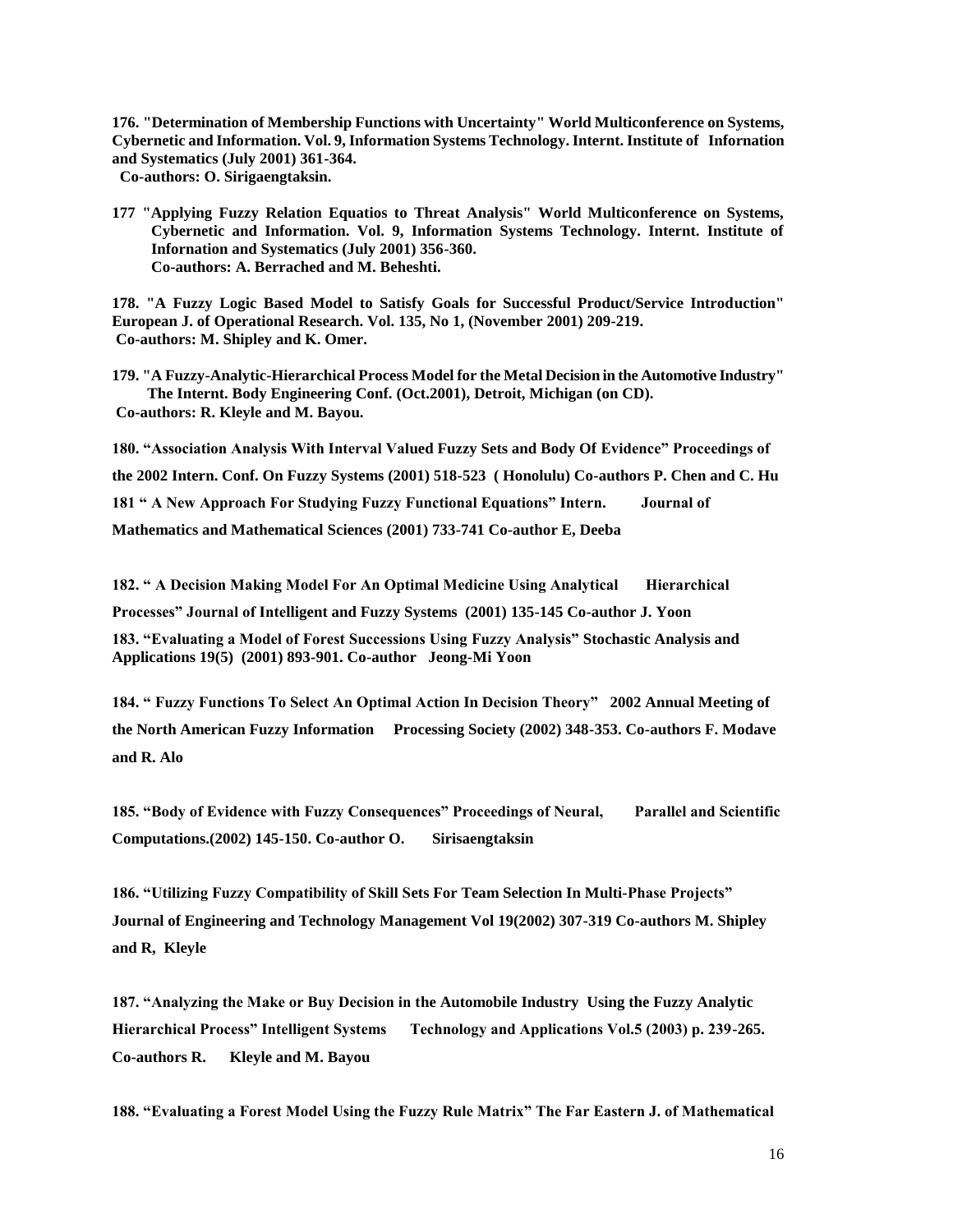**189. "Fuzzy Quality Function Deployment: Determining the Distributions of Effort Dedicated To Technical Change" Intern. Trans. Of Operational Research 11 (2004) 293-307**

**190."Assessing Risks Due to Threats to Internal Control in a Computer Based Accounting Information Systems: A Pragmatic Approach Based on Fuzzy Set Theory" International Journal of Intelligent Systems in Accounting, Finance and Management Vol.12 (2) (2004) 139-152 Co-authors M. Shipley and K. Omar**

**191."Generating Rules From Data: Going from Simple to More Uncertain Specifications" The Journal of Neural, Parallel and Scientific Computations Vol.12 (2004) 193-206 Co-author O. Sirisaengtaksin**

**192."Generating and Applying Rules For Interval Valued Observations" Lecture Notes in Computer Science, Ed. Springer-Verlag, Vol. 3177 (2004) 279-284 Co-authors C. Hu and P. Chen**

**193."Generating and Applying Rules for Web Documents Retrieval" The Far East Journal of Applied Mathematics Vol.16 (3) (2004) 249-272 Co-authors E. Deeba and P. Chen**

**194. "A Body of Evidence Approach Under Partially Specified Environments" The Journal of Neural, Parallel and Scientific Computations Vol. 13 (2005) 91-106 Co-author O. Sirisaengtaksin and S. Hashemi**

**195. "Sampling Rules To Achieve Quality, Maximize Benefits and Minimize Financial Loss" Managerial Finance, Modelling of Multi-Criteria Decisions, Vol 31 ,3 (2005) 1-18 Co-author M. Shipley**

**196. " A Genetic Algorithm Approach For Analyzing Network Intrusion Hyperalerts" Fuzzy Logic, Soft Computing and Computational Intelligence 11th Internt. Fuzzy Systems Assoc. World Congress Vol. 3 (2005) 382-387 Co-authors P. Chen and C. Hu**

**197. "Assessing Risk and Associated Cost of Risk in Product Development Setting: A Fuzzy Rule Based Model" Decision Science Institute 8th Internt. Conf. Of the Decision Sciences (2005) 355-366**

**198. "Paradigms for Decision-Making Under Increasing Levels of Uncertainty"**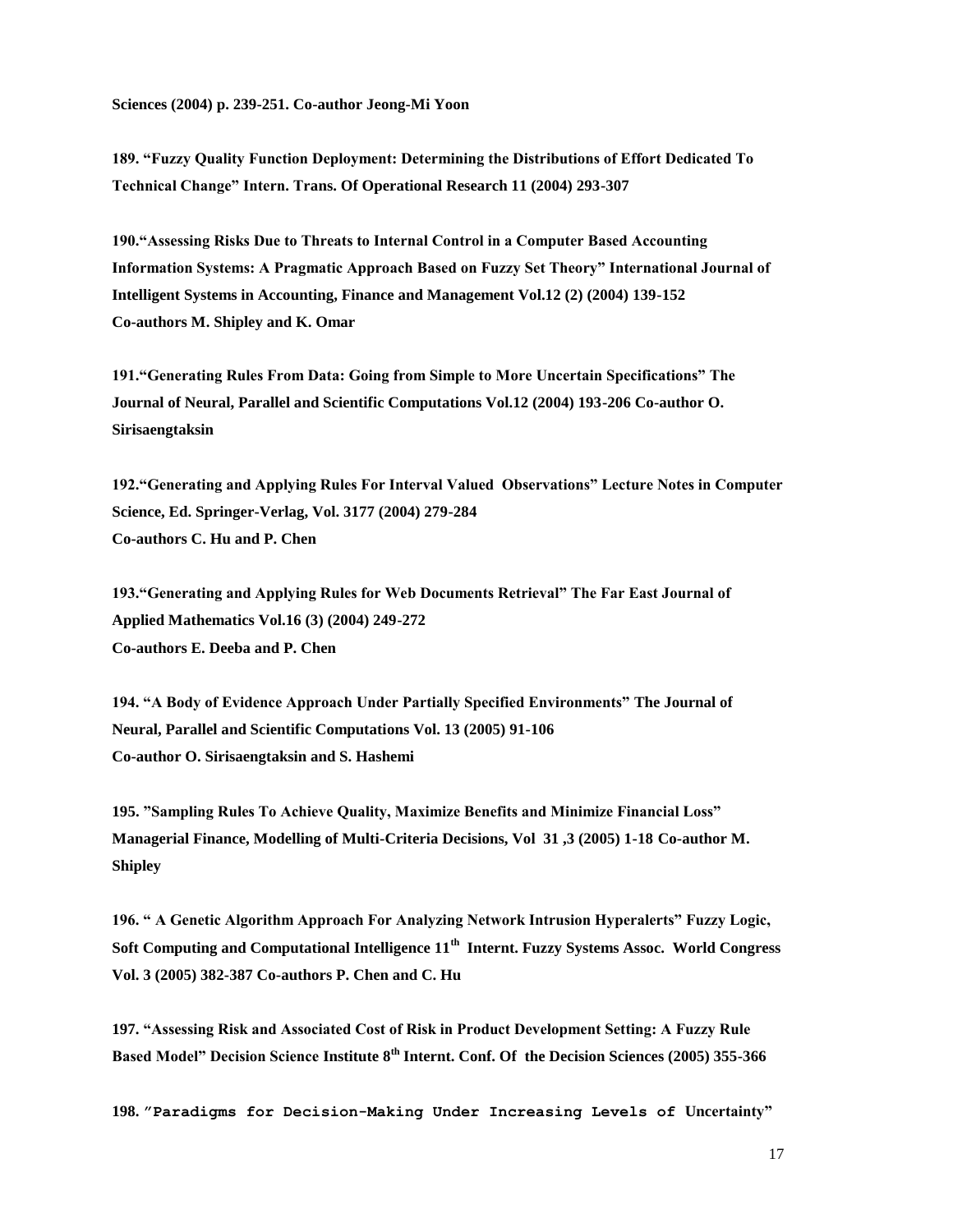**International Journal of Pure and Applied Mathematics Vol 21,3 (2005) 419-430 Co-authors F. Modave and R.Kleyle**

**199." Managing Risks to Knowledge Transference in Information Systems: A Fuzzy Rule Based Model" 2005 IEEE International Engineering Management Conf. A Strategic View of Engineering and Technology Management, IEEE Engineering Management Society. Newfoundland, Canada 564- 568.**

**200. " Time Slice Allocation: A Fuzzy Set Approach" Proceedings of Neural, Parallel and Scientific Computations (3) 113-118; 2006 Co-author O. Sirisaengtaksin**

**201. "Reinforcing Access Control Using Fuzzy Relation Equations" The 2006 World Congress in** 

**Computer Science, Computer Engineering and Applied Computing.**

**Co-author A. Berrached**

**202. " Information Preloading Strategies for E-Government Sites Based on User's Stated Preferences"**

**J. of Enterprise Information Management Vol. 20(1) (2007) 119-131.**

**Co-authors S. Hashemi and G. Quirchmayr**

**203. "Resource Allocation Based On Imprecise Information" Journal of Neural, Parallel and Scientific Computations Vol 15(1) (2007) 91-102. Co-authors P. Simeonov and O. Sirisaengtaksin**

**204. "Using the Fuzzy Analytic Hierarchical Process to Select the Optimum Mechanism for Developing Accounting Standards" Review of Accounting and Finance Vol 2 (2007) 109-130. Co-authors M. Bayou and A. Reinstein.**

**205. "A Gentle Introduction to Fuzzy Logic and its Applications to Intelligent Agents Design", in Architectural Design of Multi- Agent Systems; Publisher Premier Reference Source (2007) 61-93 Co-Authors P. Simeonov and H. Lin**

**206."Using The Body of Evidence Approach for Optimal Drug Dosage", Journal of Fuzzy Mathematics, Vol 15, No. 4, ( 2007) 865-873. Co-Author Jeong-Mi Yoon**

**207. "Information Retrieval Using Relevance Vectors: A Soft Computing Approach" , Internt. Of Pure and Applied Mathematics. Vol. 44, 1 (2008) 51-62. Co-Authors Ping Chen and Jeong-Mi Yoon**

**208." Using Fuzzy Logic Based Evidence For Bulgarian Winery Market Competiveness NorthAmericanFuzzy Information Processing. May 2008 ( New-York) 6 pages. Co-authors M. Shipley and D. Olson**

**209. Knowledge Processing With Interval and Soft Computing. Publisher Springer, 2008. Contributing Editors A. de Korvin, C. Hu, B. Kearfott and V. Krienovich**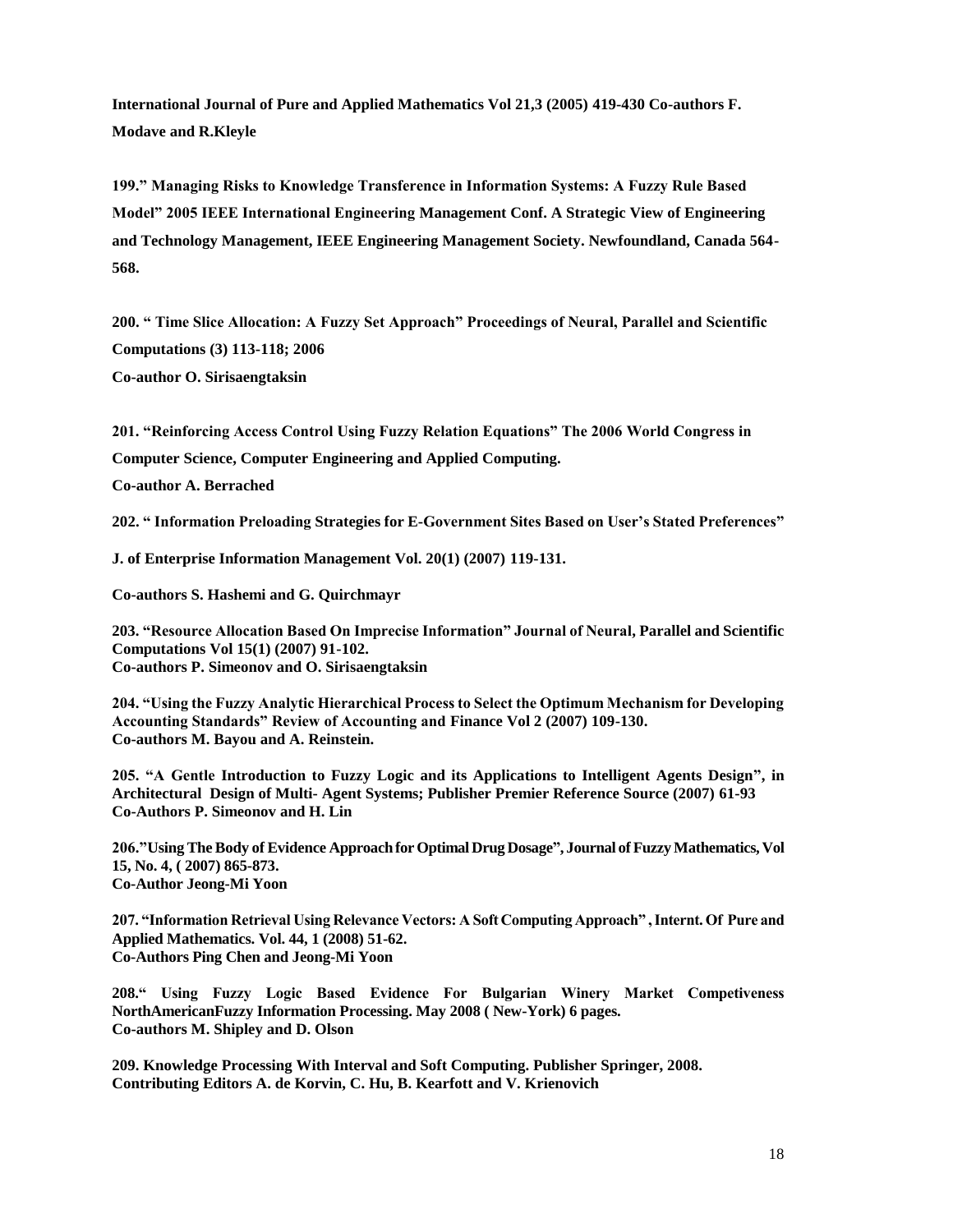**210. "Accounting for Fuzzy Lean Manufacturing Systems" Accepted for Publication in the Journal of Engineering and Technology Management Co-author M. Bayou**

#### **GRANT EXPERIENCE**

**"A generalized information system: decision making, stopping times, updating schemes and goal uncertainty." Funded by NSF 1983-1986. Co-principal investigator with R. Kleyle.**

**"Value and effectiveness of information as related to decision making." Funded by NSF 1983-1985. On 25% release time during the academic year. Joint work with M. Yovits.**

**"Modeling goal uncertainty and goal shaping in a generalized information system." Funded by NSF 1986-1987 Co-principal investigator with R. Kleyle.**

 **Additional support for "Modeling goal uncertainty." Funded by NSF 1987.**

 **NASA/ASEE Summer Faculty Fellow 1988.**

 **NASA/ASEE Summer Faculty Fellow 1989.**

 **NASA grant, Summer 1990.**

 **NASA grant, Summer 1991.**

 **"Using Rough Sets for Knowledge Acquisition" funded by NASA 1991-1992.**

 **"Improvement of Undergraduate Education and Research in Computer Science" funded by NSF 1992-1993.**

 **"Parallel and Distributed Evaluation, Visualization, and AI Reasoning Applied to Advanced Distributed Interactive Simulation Technology" funded by the Army Research Consortium Program 1995-1990.**

 **"Improving Research and Undergraduate Education in Computer Science" funded by NSF 1995-1999.**

#### **ADMINISTRATIVE EXPERIENCE**

**Acting Chairman Purdue School of Science at Indianapolis Computer and Information Science Department July 1986 - June 1987**

**Chairman Purdue School of Science at Indianapolis Computer and Information Science Department 1987 - 1987**

# **DISSERTATION EXPERIENCE**

**In 1968 while visiting at Indiana State University, I became the advisor of Charles Cheney, a Ph. D.**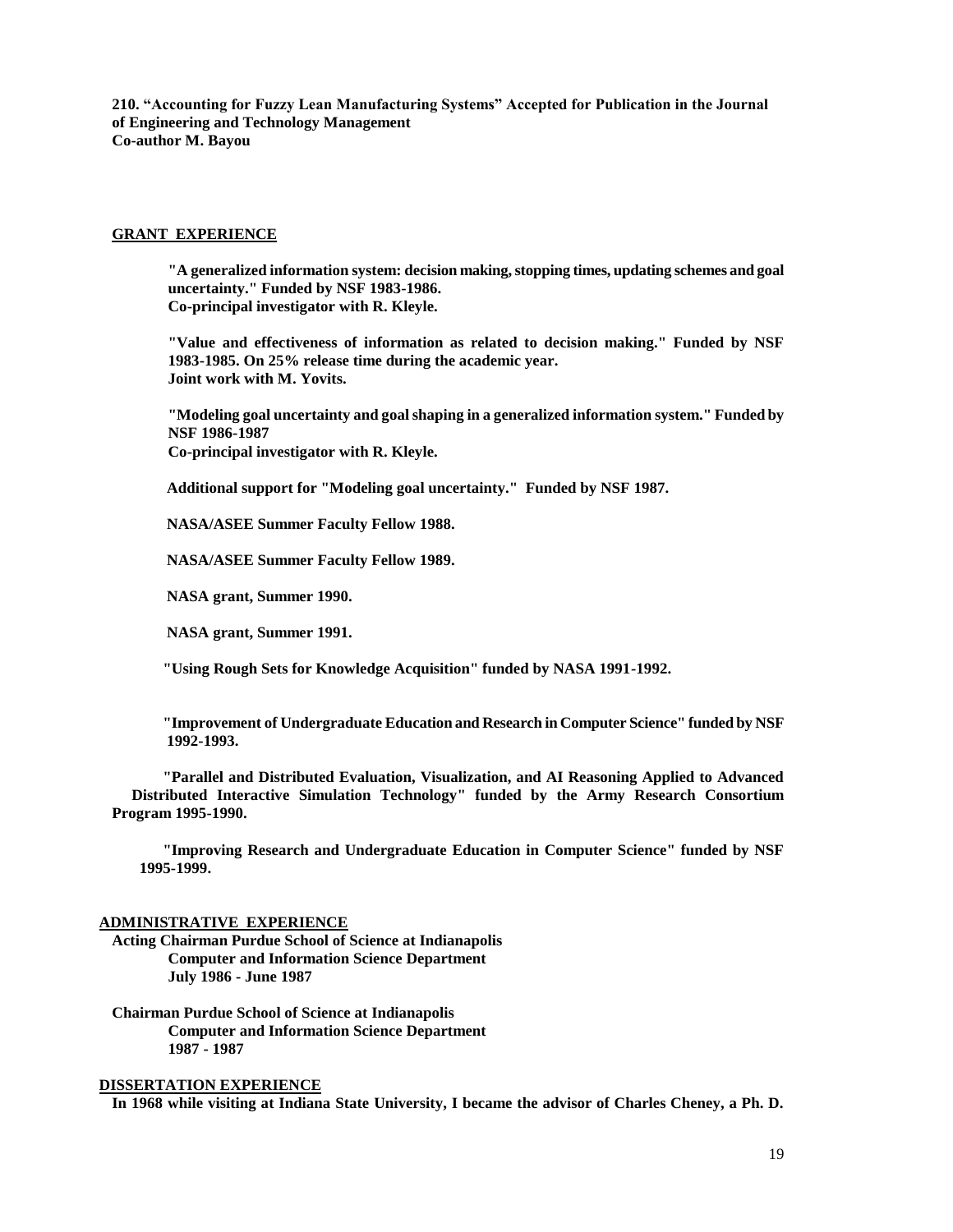**candidate at Carnegie-Mellon University. Charles came to teach at Indiana State University in 1969, finished his thesis in 1971 and continued to teach at Indiana State University till 1985. His thesis was in the general area of operator theory. Our cooperation went well beyond the thesis itself and led to several joint papers ,see [15], [22] and [26]. At Indiana State I did not have the opportunity to be involved in advising Ph. D. candidates as the department did not have a Ph. D. program. However in 1975, I had the pleasure to advise M. Vo Van Tho on his Master's thesis at Indiana State University. His work was exceptionally strong for a Master's level thesis. With additional work we were able to extend our results and co-author three joint papers in the general area of non-linear analysis (Hammerstein operators).**

**From 1987, at the University of Houston-Downtown, I have directed over twenty senior projects, most of them in the areas of the mathematical theory of evidence and uncertainty in expert systems. (Typical methods used are the Bayesian approach, Fuzzy logic, Rough Sets and the Dempster-Shafer theory).**

#### **REVIEWS**

**For several years I have served as a reviewer for Mathematical Reviews in the area of measure and integration, functional analysis, operator theory and probability theory. In addition I have served as a referee for :**

**the Michigan J. of Mathematics the J. of Multivariate Analysis the Pacific J. of Mathematics the London Math. Soc. J. the Proc. of the Amer. Math. Soc. the J. of The Amer. Soc. Info. Sci. the J. of Approximate Reasoning the IEEE Conference on Decision and Control the North Amer. Fuzzy Info. Processing Soc. the IEEE Transactions on Systems, Man, and Cybernetics the J. of Intelligent Systems in Accounting Finance and Management** 

**the International. J. of Neural, Parallel, and Scientific Comp.**

 **the Journal of Fuzzy and Intelligent Systems**

 **the Journal of the Operational Research Society**

 **Applied Mathematics Letters**

**The IEEE Transactions on Engineering Management**

**Fuzzy Sets and Systems**

**The Journal of Non Linear Analysis**

**I have also reviewed NSF proposals in Information Sciences.**

#### **UNIVERSITY AND DEPARTMENTAL SERVICES**

**The University Research Committee (1979-80, 1977-78, 1975-76, 1974-75) The University Graduate Council (1978-79) Chairperson of Mathematics Selection Committee (1978 -79) Dean of Graduate Studies Selection Committee (1977-78) Faculty Affairs Committee, College of Arts and Sciences (1978-79) Departmental Promotion Committee (1979-80, 1978-79, 1977-78) Sigma Xi Admission Committee (1979-80) Chairman, Computer Science Personnel Committee (1980-1981) Chairperson of Computer Science Selection Committee (1981-82, 1982-83) The Dean's Advisory Committee (1983-84, 1984-85) The University Research Committee (1984-85) Faculty Affairs Committee (1984-85) Liaison person with the Computer Science Department at Purdue University, West Lafayette (1984-85)**